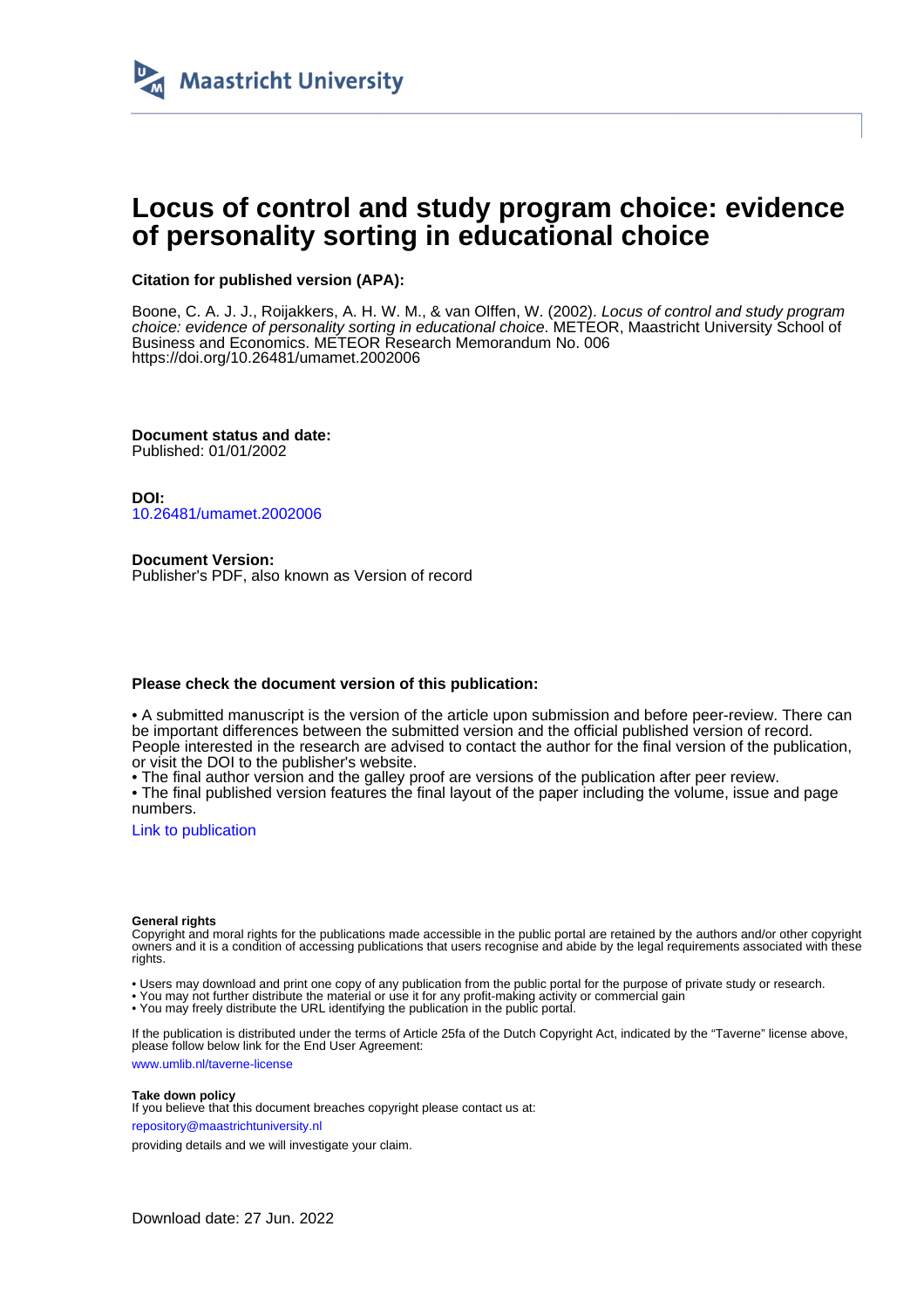# **Locus of control and study program choice: evidence of personality sorting in educational choice**

by

Christophe BOONE Woody VAN OLFFEN\* Nadine ROIJAKKERS

Maastricht University Faculty of Economics and Business Administration Department of Organization Studies PO Box 616 6200 MD MAASTRICHT The Netherlands Tel.:  $+31 -43 - 3883880$ E-mail: w.vanolffen@mw.unimaas.nl

\* Corresponding author; authors appear in alphabetical order.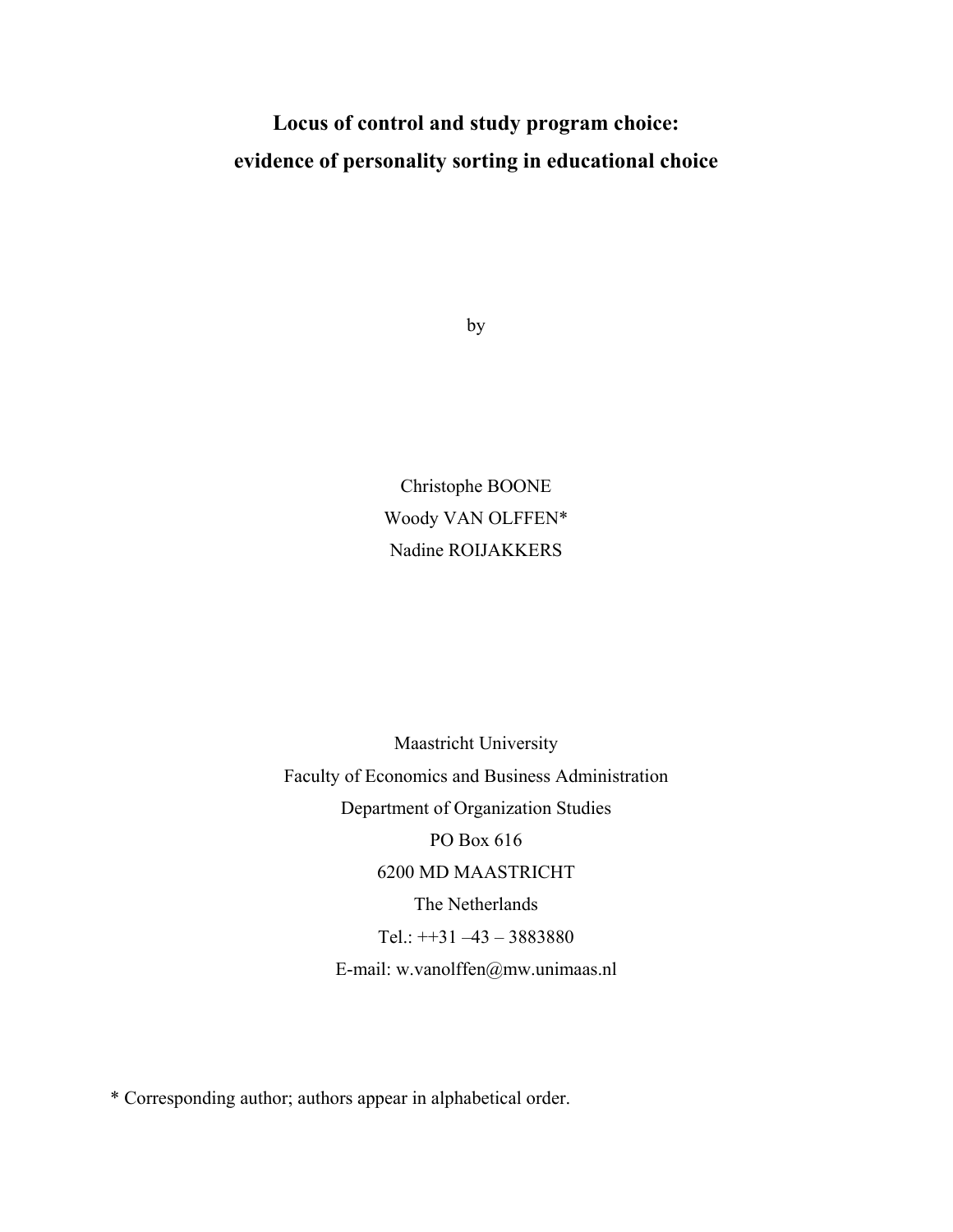# **Locus of control and study program choice: evidence of personality sorting in educational choice**

### **ABSTRACT**

In this study we investigate whether the process of Attraction Selection and Attrition as described by Schneider (1984) is already operative *prior* to labor market entry, i.e., in the educational phase of careers. We focused on selection with regard to the locus of control personality trait because of its firm conceptual and empirical relevance in both content and process of choice. Specific hypotheses were proposed as to the sorting of different personality types in study programs leading to different prospective professional careers. The study was carried out in a sample of 164 Austrian students. We found strong support for our hypotheses in that (1) personality predicted specific study choices and (2) personality predicted different levels of rationality in the choice process. In addition, the findings also suggest that tighter matches between personality and study programs could be observed for students making rational choices. The results indicate support for the validity of the ASA model in educational choice, provided the use of meaningful individual differences. Several promising avenues for future research are identified.

*Key words*: ASA-cycle, educational choice, personality, choice processes, individual differences, professional profiles.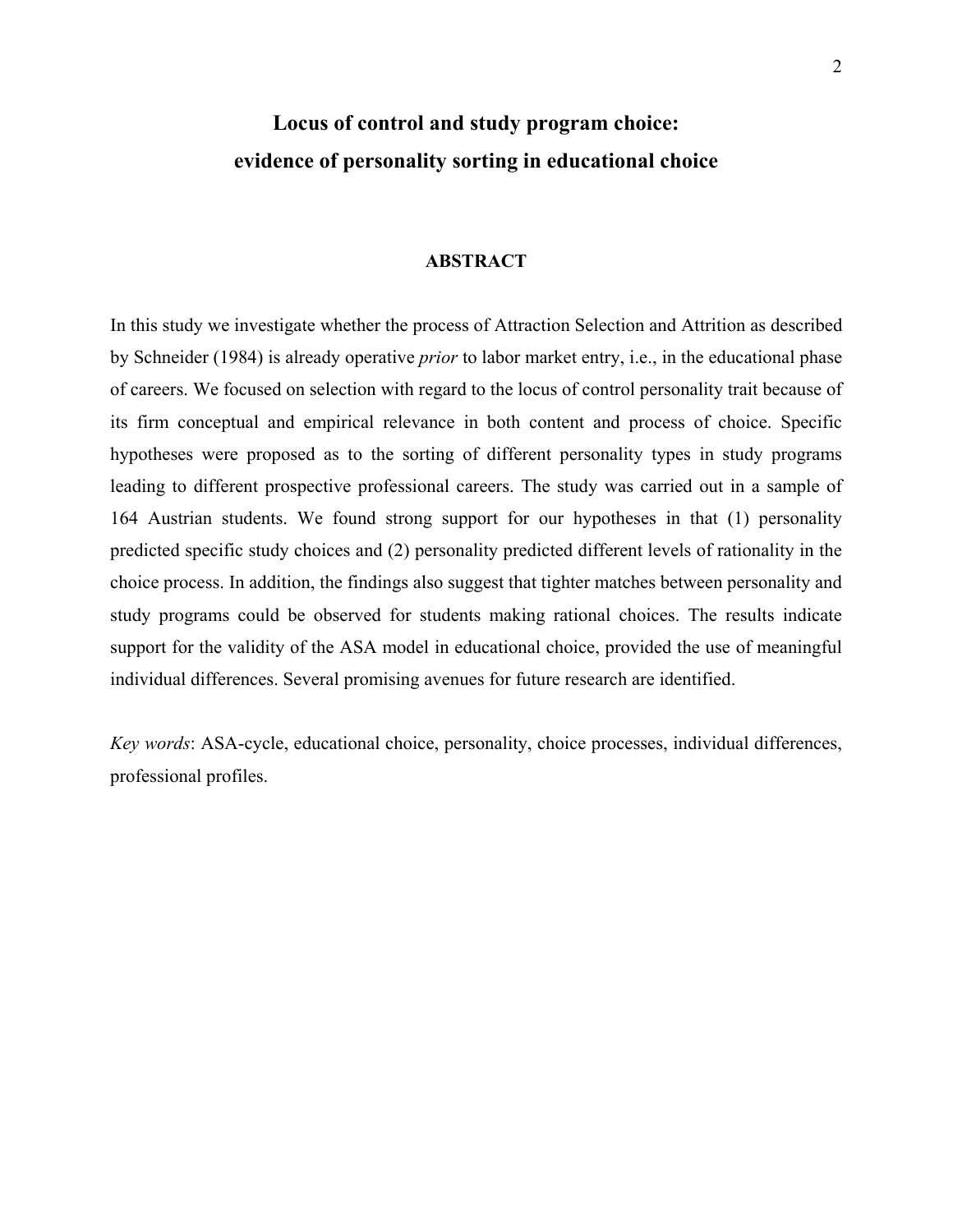# **Locus of control and study program choice: evidence of personality sorting in educational choice**

In his seminal 1987 paper, Benjamin Schneider argued that mainstream personality research partly misses the mark because it tends to focus almost exclusively on the impact of individual differences on behavior at the individual level of analysis in very restricted situations (e.g., laboratory conditions). The result is that the potential impact of personality is minimized because the situations studied can generally be characterized as relatively 'strong', leaving no room for individual differences to get expressed. In addition, these studies implicitly assume that individual differences are randomly distributed over situations. Because of this assumption an important question with respect to the effect of individual differences, namely why people find themselves in different situations, has not received the attention it deserves.

Therefore, Schneider made a convincing plea that one should focus more on the dynamic interplay between individual differences on the one hand, and the characteristics, structures and processes of social systems at the system (e.g., organizational) level of analysis on the other hand. People tend to "make the place" not so much because they mold the situation to fit their values and personality, but rather because of the subtle operation of sorting at higher levels of aggregation. Specifically, because individuals fundamentally differ as to their values, talents and personality (Costa, McCrae, Zonderman, Barbano, Lebowitz and Larson, 1986; Costa and McCrae, 1993), they feel attracted to and actively search for situations that fit their make-up. This attraction process is systematically reinforced because those whose characteristics fit the demands of the situation at hand are selected in while the others are selected out. The end result is that individuals are not randomly distributed over different situations, and that one should be able to detect meaningful relationships between the characteristics of individuals and situations.

This sorting process has been called the *A*ttraction-*S*election-*A*ttrition (ASA) cycle by Schneider, and has mainly been applied in the context of sorting into occupations and organizations in the labor market. In fact, empirical research inspired by Schneider's contribution suggests that due to these selective processes, people within certain occupations and organizations do indeed tend to carry common characteristics that distinguish them from people in other occupations and organizations (Schneider, Brent Smith, Taylor and Fleenor, 1998;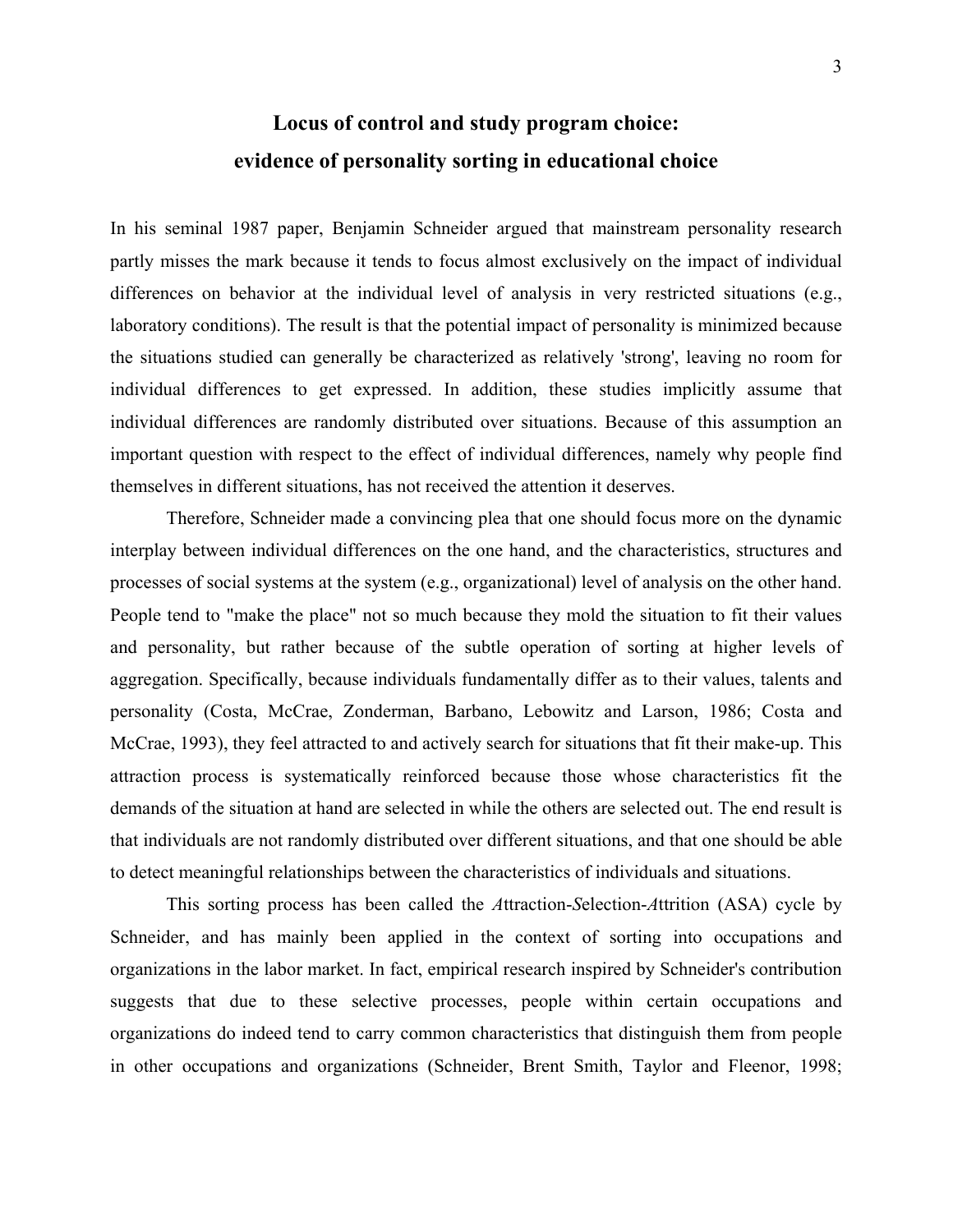Schaubroek, Ganster and Jones, 1998). The empirical findings clearly show that this line of research is a promising one, providing new challenges to personality research.

In the present paper we wish to investigate whether similar sorting processes are already operative *prior* to individuals' labor market entry, in particular when they choose study programs at the university. If the sorting of individuals already starts at the *educational* phase of a career, different studies attract, select and retain different types of individuals that are subsequently channeled into different career paths. One would, in that case, expect a meaningful relationship between students' personality and the characteristics of the programs they study. This is our first research question, focusing on the *outcome* of the ASA cycle: are certain types of students overor underrepresented in certain study programs in a predictable way? Next, we wish to go one step further by exploring to what extent a conscious choice process (i.e., attraction) drives this sorting phenomenon. In other words: is the matching process of students to respective study programs facilitated by conscious choice or is the outcome of the ASA process mainly the result of selection and attrition? Ideally, to study the relative importance of attraction on the one hand, versus selection and attrition on the other hand, one needs detailed information on: 1) the preferences of students when they make their study choice in the first place, and 2) the performance and ultimately relative exit rates of students in different study programs as a function of their assumed "fit" with the program. Unfortunately, we do not have this information. However, to explore this interesting question we will investigate: 1) the relationship between personality and the extent to which choices are well-informed and based on relevant information (i.e., "rational") and 2) whether matching of personality and study program is more *pronounced* when people make conscious (i.e., "rational") choices. If attraction indeed plays a major role in the sorting process one might expect that the matching of individual and program characteristics is facilitated and enhanced the more students make "rational" choices.

The personality trait we chose to study in this respect is the so-called *locus of control* as developed by Rotter (1966) in his social learning theory (Rotter, 1954). Locus of control refers to relatively stable inter-individual differences in the extent to which events are believed to be under personal control. Individuals believing in internal control ('internals') consider themselves to be masters of their own fate and they have great confidence in their capacity to influence their environments. Internals feel that they can control the occurrence of events in their lives by applying their effort and skills. Individuals believing in external control, by contrast, regard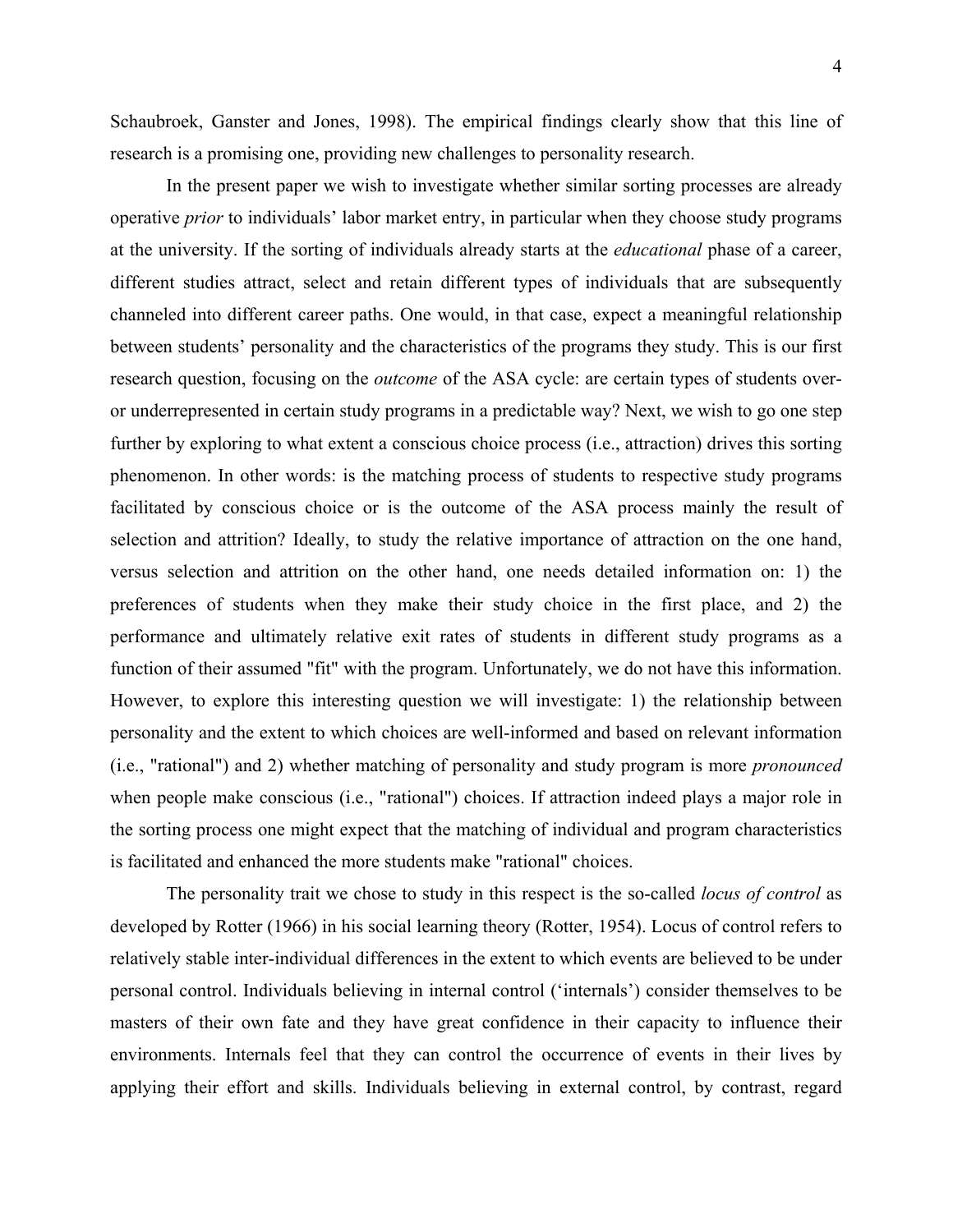themselves as rather passive agents. They consider the occurrence of events in their lives to be due mainly to forces beyond their control and the attainment of valued ends to be dependent primarily on chance, luck, powerful individuals or institutions. Externals do not feel that they can control their lives by means of their own efforts and actions (Lefcourt, 1982). We chose this particular personality characteristic because: 1) internals differ from externals in their capabilities and preferences in such a way that one can expect that certain study programs match internals better than externals and vice versa, and 2) previous research has shown that locus of control is related to the extent to which decision making is informed and well-contemplated (see e.g., Lefcourt, 1982). Replication of this established finding is a secondary objective of the current paper. To our knowledge, this study is the first to explore the role of locus of control sorting in study program choice.

### **Theory and hypotheses**

Schneider (1987) introduced the idea that "the people make the place" in an endless cyclical process consisting of three related elements, i.e., Attraction, Selection and Attrition. Although his argument can be applied to any kind of sorting into different situations, he focused on how the cycle works in the context of organizations (and to a lesser extent occupations). He argued that, first, people are selectively attracted to the organization's character in terms of its structure, strategy and culture, meaning that certain organizations attract some types of people over others. Next, organizations tend to select, both formally and informally, those individuals that fit the current organizational character over those that do not. Finally, an attrition process occurs over time by which voluntary and involuntary turnover drive out less compatible individuals, whereas those who fit better even adjust more to the dominant profile through socialization. As a result, homogenization of people's characteristics within organizations occurs and is sustained, strengthening the organizations' character (Schneider, Smith, Taylor and Fleenor, 1998). The end result is that organizations are characterized and can be distinguished by the type of people they employ. As said, the same reasoning applies to any sorting in the labor market in general, e.g., with respect to occupations and career tracks (Schaubroek, Ganster and Jones, 1998).

Recent empirical findings support the central proposition following from the ASA model that organizations and occupations are relatively homogeneous with respect to the personality of its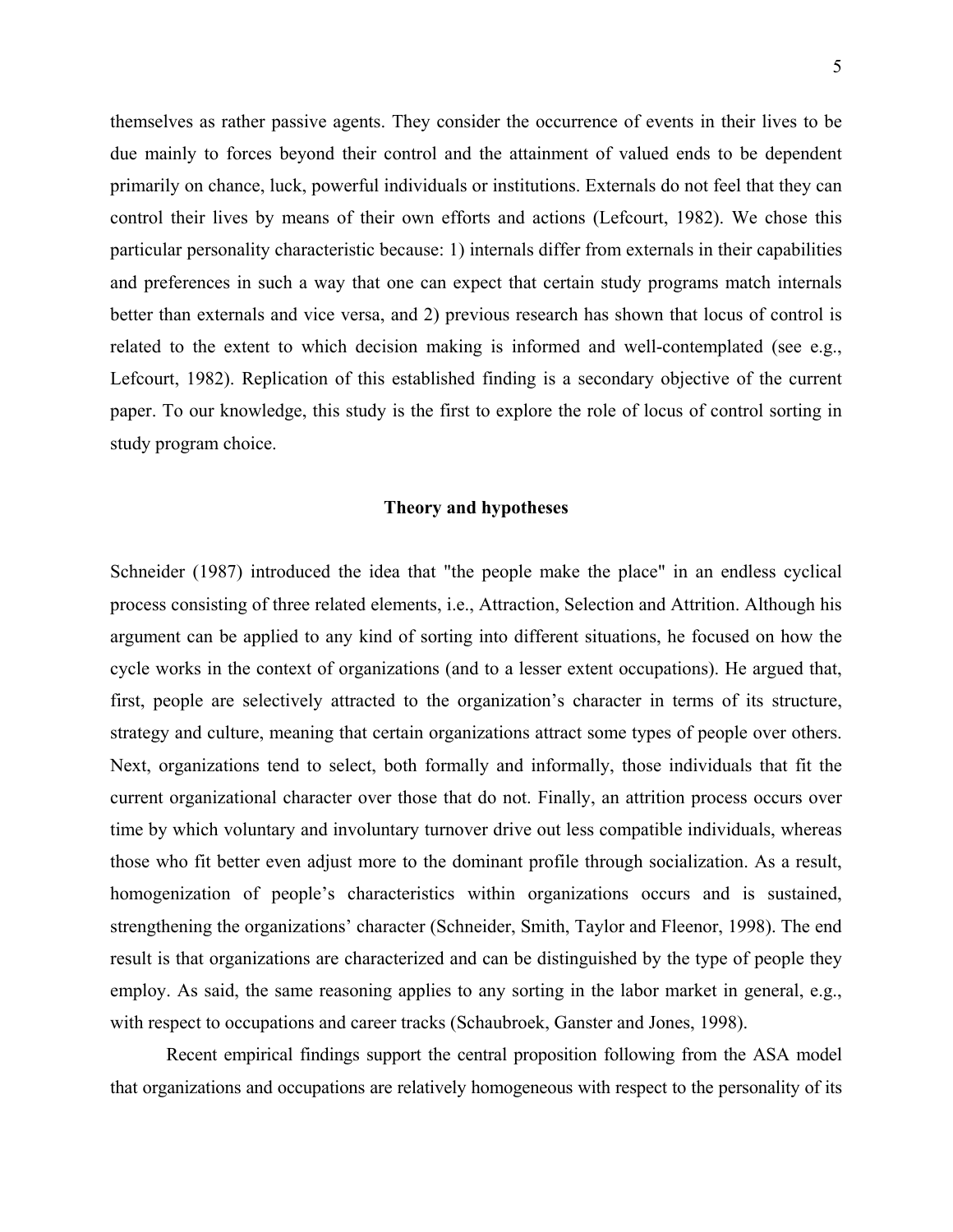members (Schaubroek, Gangster and Jones, 1998; Schneider, Smith, Taylor and Fleenor, 1998). For instance, Schneider, Smith, Taylor and Fleenor (1998) used the Myers-Briggs Type Indicator to assess the personality of almost 13,000 managers from 142 organizations and found that a substantial part of variation in personality can be explained by organizational membership. In general, the empirical findings are consistent with the operation of ASA-cycles as they show that different people inhabit different professional environments and careers.

In the present study we wish to extend this line of reasoning by acknowledging that this sorting mechanism might also be operating in relationship to the educational programs young people follow. We expect that students' personality is related to different programs in a predictable way for several reasons. First, students might be indirectly attracted to certain study programs that provide them with prospective career opportunities in certain work environments that fit their personality. Second, a program might have characteristics (e.g., type of curriculum, type of teaching, etc.) that directly attract different persons irrespective of the career opportunities it provides. Finally, apart from attraction, students who do not match the requirements of the program in terms of talents and personality are likely to drop out early.

 These general mechanisms of "educational sorting" can easily be translated to the case of locus of control (Rotter, 1966), the personality trait we chose to investigate in this study. A host of past research shows that internals do have very different (professional) capabilities compared to externals (e.g., Lefcourt, 1982; van Olffen, 1999). Specifically, research indicates that internals, as the more self-confident type, have better leadership qualities and managerial skills. In addition, they are much more task-oriented than externals and generally prosper in challenging and uncertain environments. Related to the latter, internals are more stress resistant than externals. Externals on the other hand are more socio-emotionally oriented, follow rather than lead, and prefer and perform better in more structured task environments. It is clear that the prospective occupations of each study program differs considerably as to, for instance, the amount of uncertainty, challenge, and required leadership qualities. We therefore expect that, on average, internals will more than externals prefer and choose programs that provide entry to such "dynamic" occupations. Note that O'Brien (1984) provides evidence that internals are indeed more likely to choose jobs that have higher skill requirements and provide greater personal autonomy. In addition, it is likely that programs preparing students for e.g., uncertain work environments are less structured too, reinforcing not only the process of attraction to certain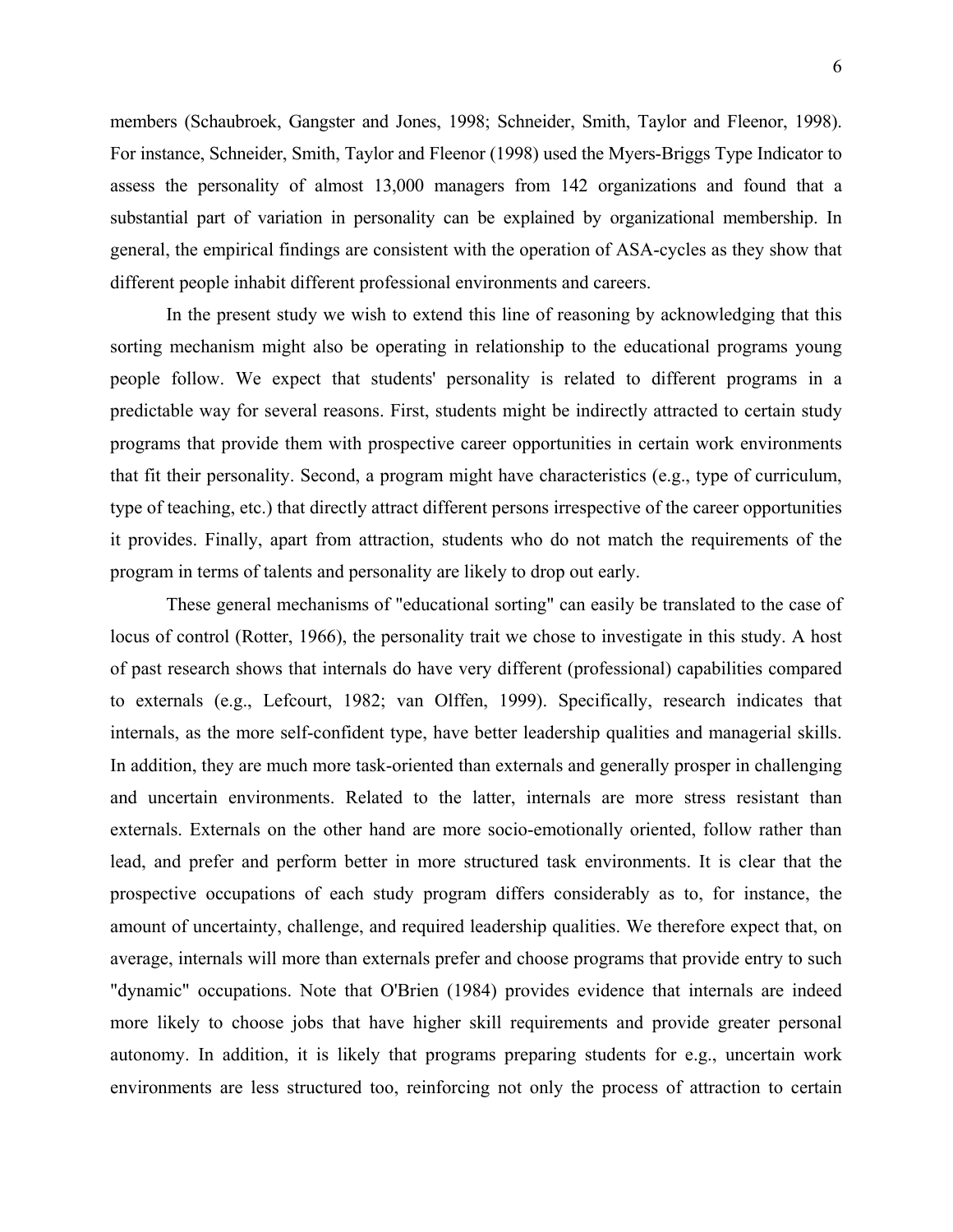programs but also the extent to which students prosper and perform well in these programs. In this respect it is interesting to mention that internal students have been shown to choose courses that are less structured and require more personal effort (Feather and Volkmer, 1988). To summarize, internals and externals will feel attracted to, and be selected and retained in study programs that match their capabilities. As a result, we expect that:

# *Hypothesis 1: Compared to externals, internals will be overrepresented in study programs leading to more challenging, uncertain and unstructured future professional environments.*

Next, we also analyzed the study choice *process* of students for two reasons. First, we wanted to replicate previous research on the relationship between locus of control and "rational" decision making (i.e., information search behavior and informed decision making). Second, analysis of the study choice process allows us to explore the relative importance of the attraction phase in the sorting process. Below both hypotheses are elaborated.

In order to make sound choices in an often-confusing environment of information overload, a number of cognitive functions are important. The idea that people's locus of control is related to these cognitive abilities, such as alertness, information search and assimilation is intuitively appealing. Internals should be more cautious and calculating about their choices than externals, as this heightens the probability of successfully regulating behavior in which they trust (Lefcourt, 1982). Empirical research into the relationship between these cognitive abilities and locus of control strongly supports this supposition (van Olffen, 1999). Whether the focus has been on attention, sensitivity, or information assimilation, compared to externals, internals have more often been found to be alert and active individuals who are perceptive to and willing to learn about their environments (Lefcourt and Wine, 1969; Seeman and Evans, 1962; Wolk and DuCette, 1974; Boone, De Brabander and Gerits, 1991). Internals are more inquisitive, more curious, and more efficient processors of information than are externals and are, consequently, more capable of steering themselves through the confusions and vagaries of various situations in a clear and appropriate manner. Externals, by contrast, seem to lack many of the cognitive processes that would allow them to scrutinize their decisions and choices (Lefcourt, 1982). They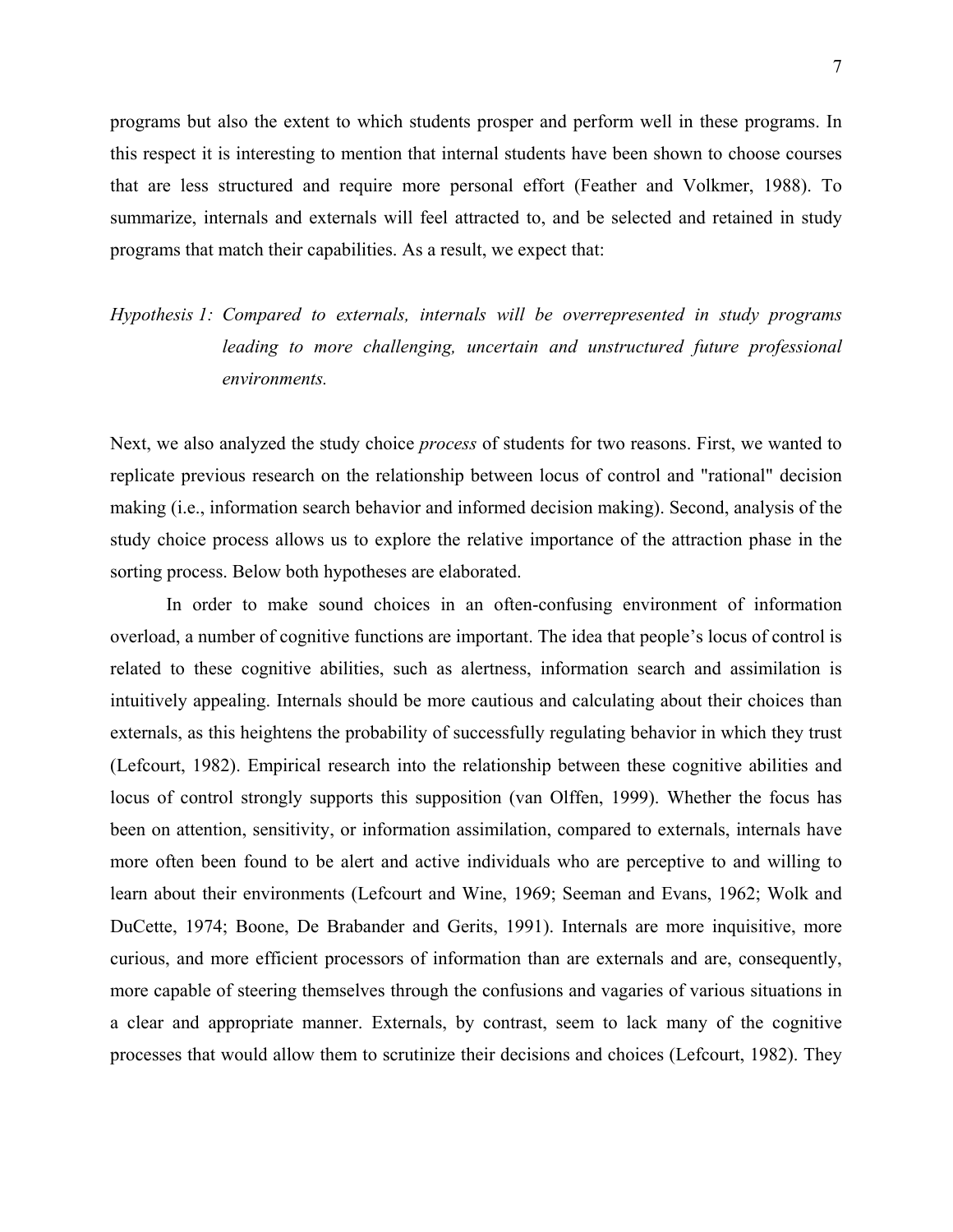appear to be more led by opportunistic environmental contingencies and show a reactive rather than proactive posture in confronting challenges.

In correspondence with these findings we expect internal students, compared to external students, to be more conscious, cautious and calculating, say: more "rational"<sup>[1](#page-8-0)</sup>, about their study choice. Their choices will be better founded than those of externals. In particular, we expect internals to have shown more *active* search for information on which to base their choice. In addition, in order to improve their likelihood of being effective in their studies, internal students, compared to external students, are expected to have allowed *relevant* as opposed to rather opportunistic, irrelevant factors to influence their study choice. Thus, the "rationality" of the study choice process will differ between internals and externals in two related ways as follows.

# *Hypothesis 2a: Compared to externals, internals will be more likely to have actively searched for information on which to base their study choice.*

*Hypothesis 2b: Compared to externals, internals will be more likely to have allowed relevant factors to influence their study choice.*

Finally, we return to the important question of the extent to which sorting is the result of a conscious, premeditated choice process. In other words: what is the relative importance of attraction in the ASA-cycle? The general proposition is that if attraction is an important precursor of sorting, one should observe closer matching between students and programs when the study choice decision process is relatively "rational". The reason is that the extent to which one feels attracted to a situation (in this case a study program) depends on, according to the ASA-theory, the perceived match between one's personality and the characteristics of that situation. It is clear that such a judgment can only be made with some accuracy when information, and especially relevant information, is available. This leads to our last hypothesis:

# *Hypothesis 3: The relationship between locus of control and study program choice is stronger for students following more rational (i.e., more active and relevant) decision processes*

1

<span id="page-8-0"></span><sup>&</sup>lt;sup>1</sup> We are aware of undesirable overtones in using this label. Note that we use "rational" here strictly in the sense of choices based on actively obtained information and relevant influencing factors. Its use is pragmatic, as it seems to capture the underlying idea best.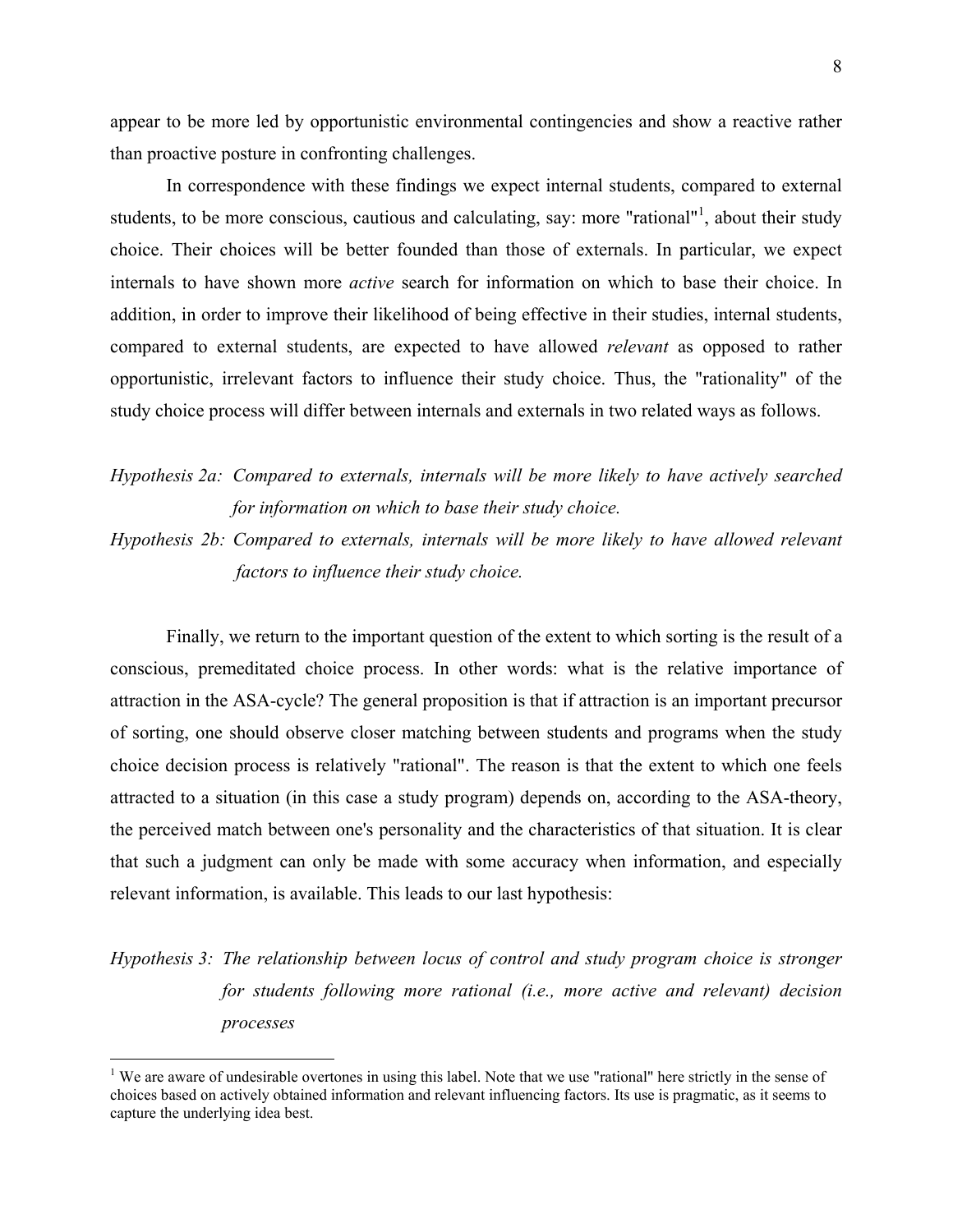#### **Method**

#### *Sample and data collection*

A questionnaire was submitted to 265 Austrian students of Austria's Leopold-Franzens Universität at Innsbruck. All subjects were in one of the four study programs offered by the Faculty of Social and Economic Sciences: Economics, Business Administration, Business Education, and International Economic and Business Studies. Respondents were distributed over all four years of study. One of the authors was present during lectures in which questionnaires were distributed in order to answer questions students might have. Participation in the study was voluntary and anonymous. This yielded a response of 164 usable questionnaires; the rest was either not returned or filled out incompletely.

#### *Operationalization*

#### *Locus of control*

Locus of control (variable name "Loc") was measured with a German translation of the widelyused and well-known Rotter (1966) Internal-External Locus of Control Scale, which has 23 forced-choice items, 6 of which are filler items. Every item of Rotter's I-E Scale consists of two statements (an external and an internal alternative) and the subjects are to choose between them. The following two statements provide examples of an external and an internal alternative, respectively: "Many times I feel that I have little influence over the things that happen to me", and "It is impossible for me to believe that chance or luck plays an important role in my life". The total locus of control score is obtained by counting the number of external alternatives chosen. High scores, thus, indicate external control orientations and the scale ranges from a minimum of 0 to a maximum of 23. The German translation of Rotter's I-E Scale used in this study contains 14 filler items instead of 6, in order to make the aim of the test more ambiguous and unclear to the subjects. A number of investigations have shown that this revised version of Rotter's I-E Scale is a valid and reliable measure of locus of control (Boone, de Brabander, Gerits, and Willemé, 1990; Boone, 1992; de Brabander, Boone, and Gerits, 1992; Boone, de Brabander, and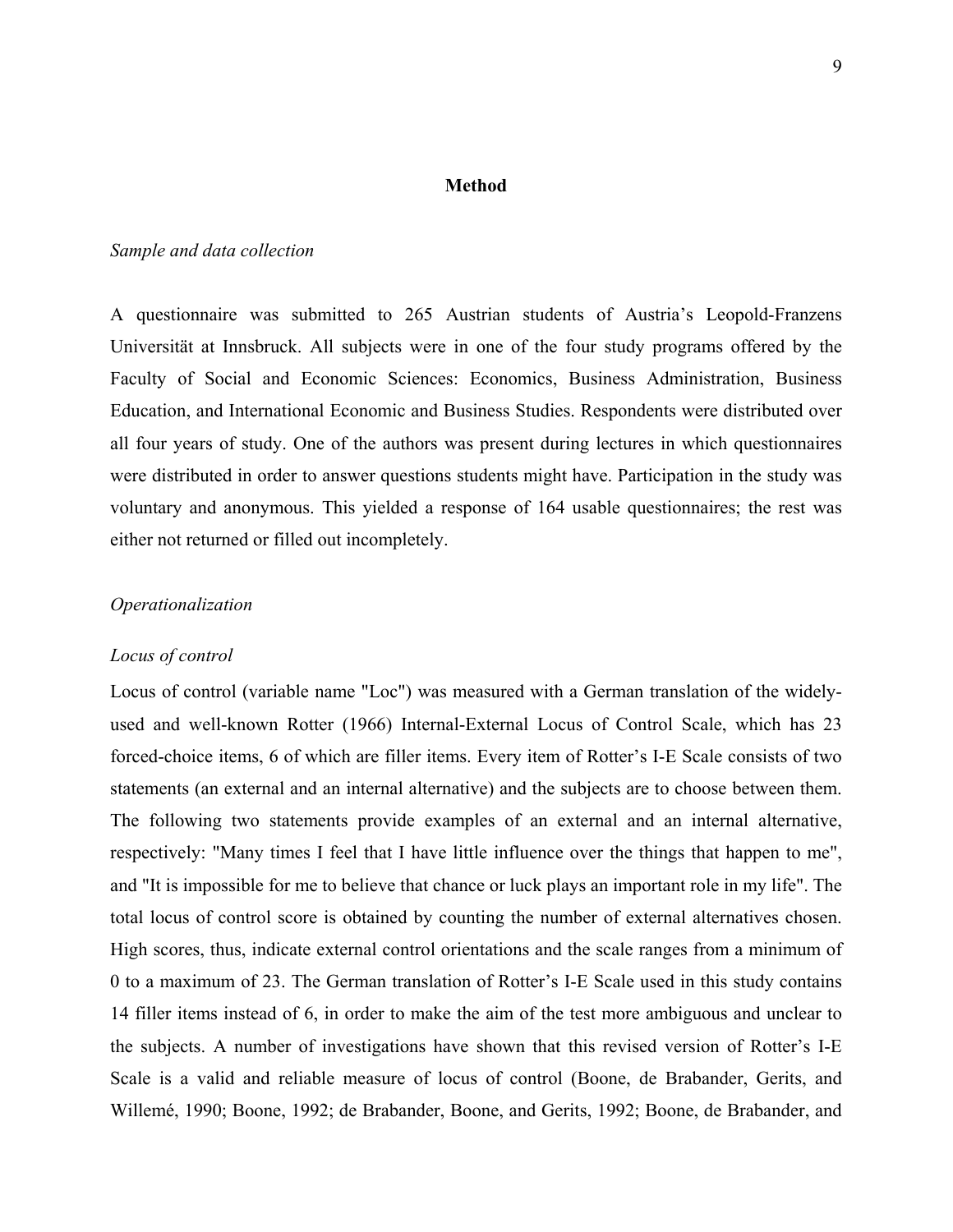van Witteloostuijn, 1999b). Cronbach's alpha of the Rotter scale in our sample amounts to .67, which concurs with internal consistencies reported by Rotter (1966) and Robinson and Shaver (1973). Alpha's value is well above the lower limits of acceptability (Nunnally, 1978).

#### *Choice process rationality*

As mentioned in the hypotheses, two aspects of a solidly founded ('rational') choice process were measured, namely how active the search for information was and the relevance of influencing factors on study choice. These were measured as follows.

#### *Active information search behaviour (vs. chance-based decisions).*

To measure active information search, three items were taken from a list of information sources to which Austrian students have access, provided by the Österreichische Hochschülerschaft (1997). Specifically: (1) "Before I chose to enroll into a particular study program, I collected information from a study counselor", (2) "I made my study choice to enroll into a particular study program after I collected information from siblings and/or friends who were already in college", and (3) "Before I chose to enroll into a particular study program, I familiarized myself with university life and the various study programs". In contrast, to measure the role of chance-events in choosing a study, three statements were taken from a measure designed and used in a study by Bäumer, Scheller and Maurice (1994), the so called "chance-inventory" ("Zufallsinventar"). These are: (4) "Some information that fascinated me with respect to my study program reached me unexpectedly", (5) "Unexpectedly I met someone who could give me important information about my study program", and (6) "Some unexpected event in my life affected my choice to enroll into a particular study program". These six statements were randomly ordered and students were asked to assign ranks to each according to how important it was in their choice process  $(1 =$ highest importance;  $6 =$  lowest importance). The average rank of the active items was calculated and subtracted from 7 to have a positive measure of how active the information search process was.

#### *Choice factor relevance.*

Factors that influence the decision process vary in the amount to which they are of relevance in making a sound and responsible study choice. The following three statements were adapted from a study conducted by the Österreichische Hochschülerschaft (1997) and represent examples of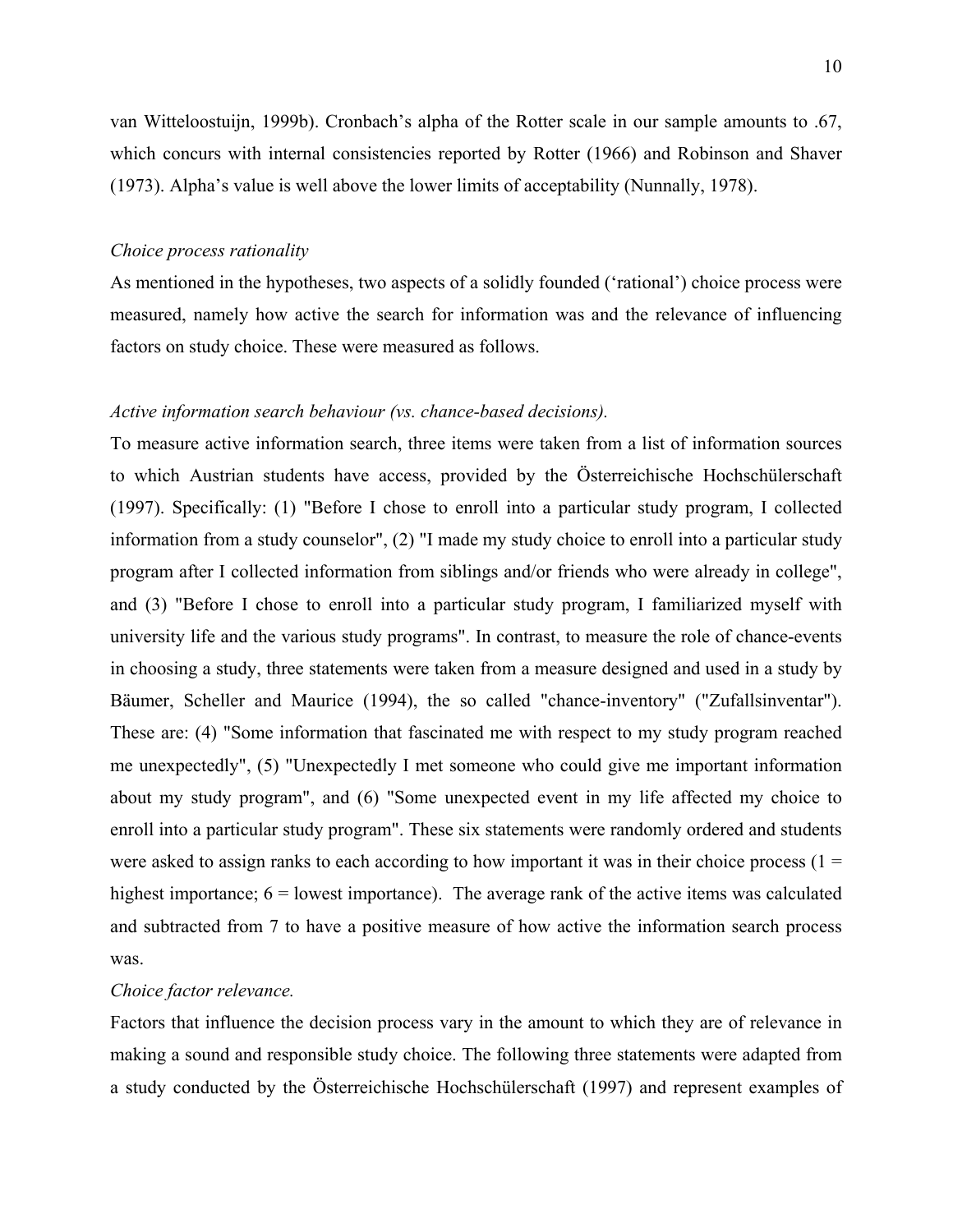factors that should *not* be allowed to flow into a thorough decision process. They were coded as *irrelevant* factors with respect to study choice: (1) "I made my choice to enroll into a particular study program based on the fact that my high-school friends made the same choice and I wanted to stay together with them", (2) "I made my choice to enroll into a particular study program under pressure of my parents and/or family members", and (3) "I made my choice to enroll into a particular program based on the fact that the university was situated nearby". On the other hand, the following three factors were adapted from a list of sound study choice determinants ("Berufswahldeterminanten"), included in the study by Bäumer, Scheller and Maurice (1994). These were considered as *relevant* factors with respect to study choice: (4) "I made my choice to enroll into a particular study program based on my interests", (5) "I made my choice to enroll into a particular study program based on the fact that it would provide an opportunity for selfrealization", and (6) "I made my choice to enroll into a particular study program based on the fact that the career opportunities were good". Again, respondents were asked to rate all factors from most descriptive (1) to least descriptive (6) of their study choice process. The average rank of the relevant items was calculated and subtracted from 7 to have a positive measure of average choice factor relevance.

#### *Study program choice*

Students were asked to indicate which one of the four study programs offered by the Faculty of Social and Economic Sciences they were in. These programs are: (1) Economics, (2) Business Education (BE), (3) Business Administration (BA), and (4) International Economic and Business Studies (IEBS). As only 9 respondents indicated to be in the (general) Economics program, we decided to drop this category from our analyses. Each program educates people in order to be effective in a distinct prospective working environment. For Business Education, this is the classroom and for Business Administration this is general business. Finally, International Economic and Business Studies students are trained to pursue careers in internationally operating businesses and organizations. Common sense suggests that the uncertainty and dynamism of prospective working environments increases from Business Education through Business Administration to International Economic and Business Studies. For instance, it is reasonable to state that the work environment of a teacher, teaching in a local school, is more structured and less dynamic than the environment of a typical international manager who has to work under high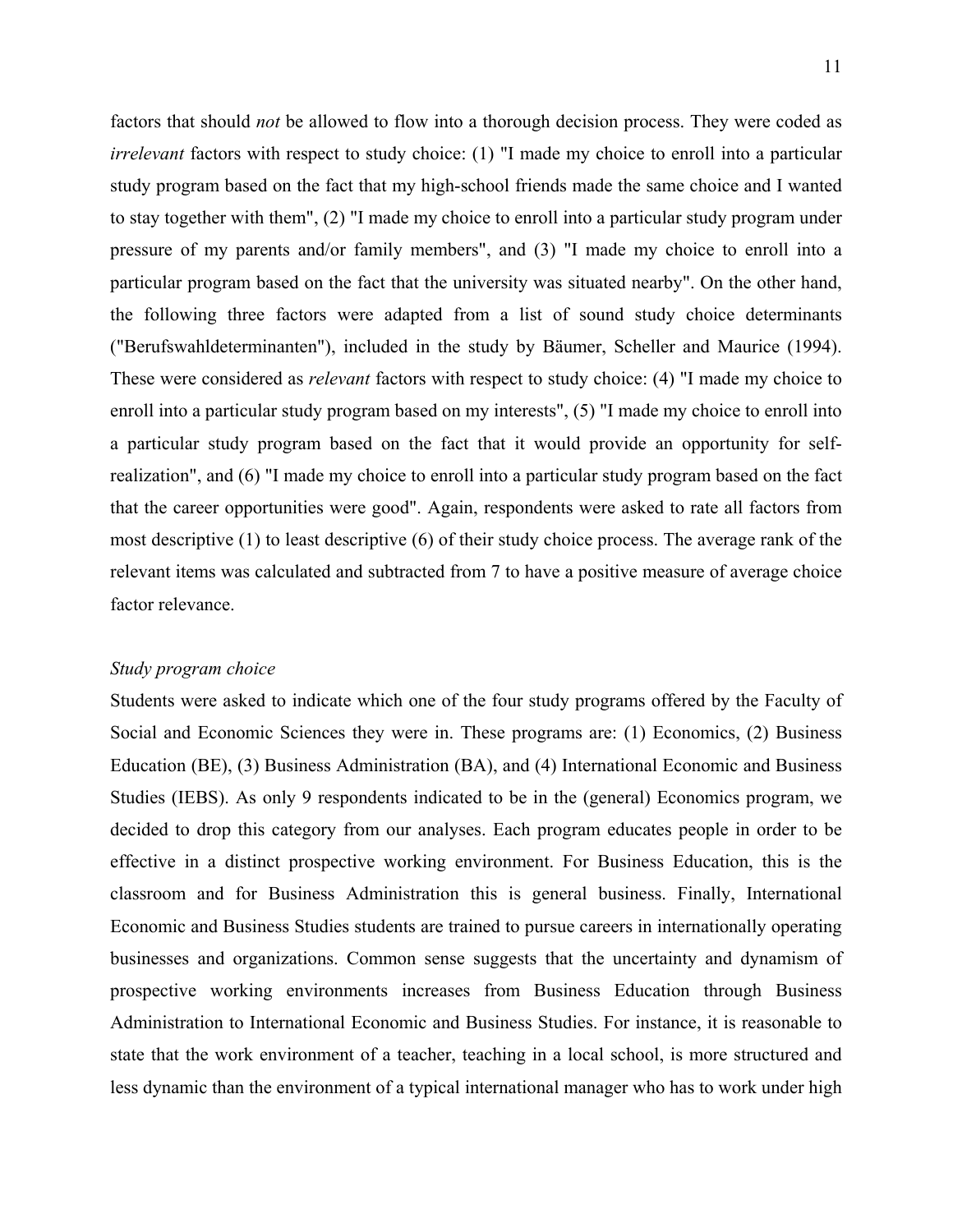competitive pressure, has to travel all over the world and to deal with the uncertainties associated with different cultures. In addition, the structure of the IEBS program itself is much more uncertain than the other programs. Every IEBS student has to spend one year of the study at another university abroad, in a non-German speaking country. Consequently, in order to specify hypothesis 1, we expect students' internality to increase in this same order of study programs (i.e., BE, BA and IEBS).

#### *Control variables*

Age and gender were included as control variables. Several studies have indicated sex differences in average locus of control scores. Particularly, men have been found to report more internal control perceptions than women (e.g., Benton, Gelber, Kelley, and Liebling, 1969; Brannigan and Tolor, 1971). With respect to age, it has generally been hypothesized that people believe that they become more capable of obtaining desired satisfactions as they grow older (Lefcourt, 1982). Empirical support for this hypothesized relation between age and locus of control was provided by Bialer (1961) and Penk (1969) who found a positive correlation between age and internality.

#### **Results**

Table 1 reports the descriptive statistics of the variables under study. The sample (n=164) appears to contain about equal numbers of relatively young men and women (mean age  $= 23.04$ , sd  $=$ 3.81). Analysis of variance shows that women in the sample (mean =  $13.82$ ; sd =  $3.51$ ) are significantly (F = 5.25; p = .025) more external than men (mean = 12.55; sd = 3.56). This reaffirms an often-found relationship (e.g., Brannigan and Tolor, 1971) between gender and control perceptions. Locus of control did not appear to be related to age in our sample  $(r = -0.002)$ . Only 25 respondents (15 %) study Business Education, whereas the rest is almost evenly distributed over the Business Administration and International Economic and Business Studies programs. Note that the average activity with which information on study programs was gathered is close to the midpoint of the scale (mean  $= 3.61$ , sd  $= .85$ ). The relevance of choice factors, on the other hand, have a relatively high average (mean  $= 4.77$ , sd  $= .44$ ). Thus, the average student *was* lead by relatively relevant choice factors, but only moderately active in gathering information.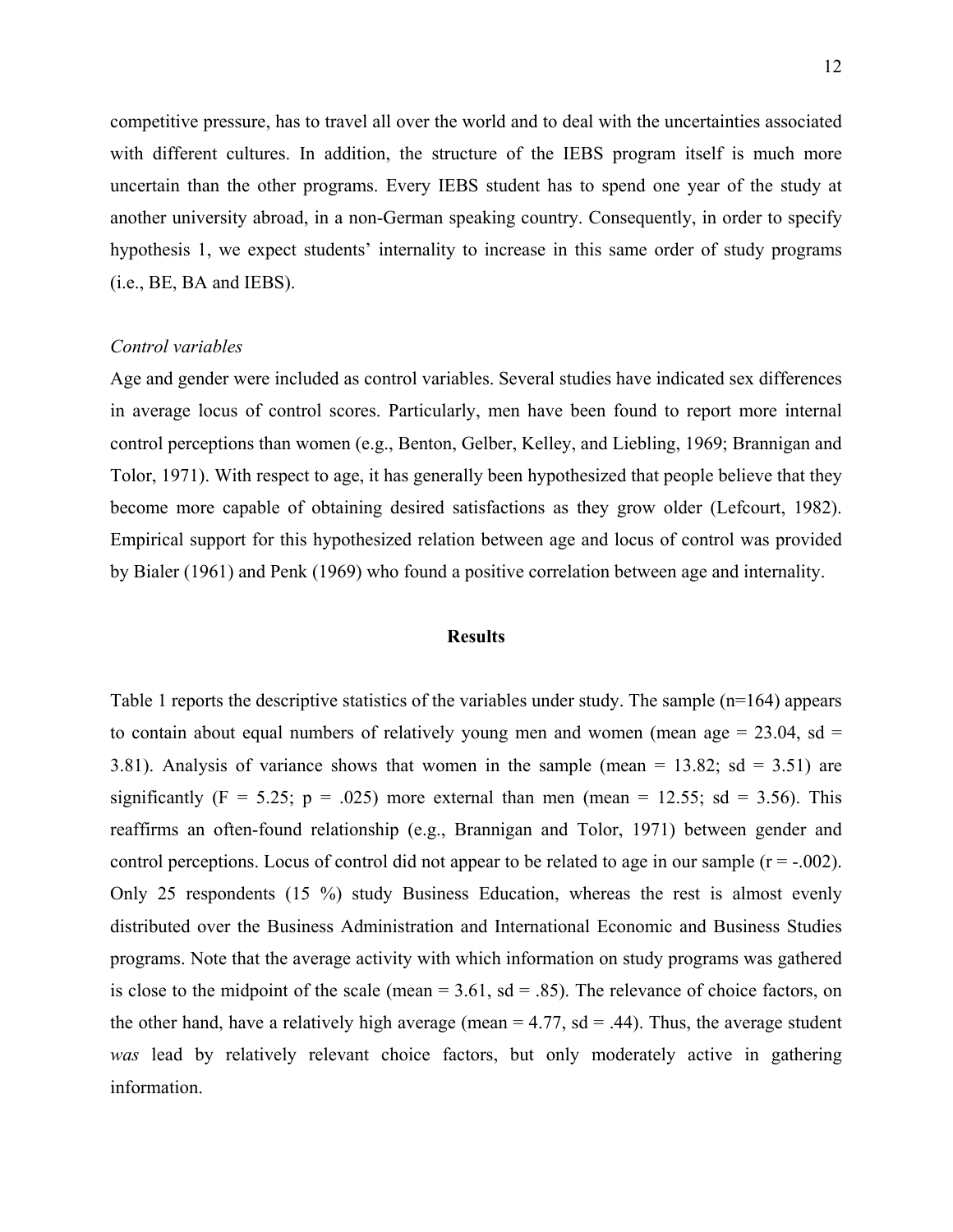#### INSERT TABLE 1 ABOUT HERE

-------------------------------------------

-------------------------------------------

<span id="page-13-1"></span> The results of testing hypothesis 1 are reported in Table 2. We conducted 3 separate logistic regression analyses on the choice for either Business Administration, Business Education or International Economic and Business Studies. As hypothesis 1 predicted, locus of control is a significant predictor of the choice to study Business Education and International Economic and Business Studies. Note that the sign of the effects is also as predicted: externals are more drawn to the structured prospective working environments of the Business Education program, whereas internals go for the more unstructured International Economic and Business Studies program and/or the more dynamic careers offered through an IEBS degree. An ANCOVA analysis (with age and gender as covariates) on the locus of control scores of students confirms this picture. A significant difference ( $F = 5.95$ ;  $p = .003$ ) exists between the estimated marginal locus-of-control means of students in Business Education (mean =  $14.75$ ; std error = .71), Business Administration (mean = 13.36; std. error = .42) and International Economics and Business Studies (mean = 11.97; std. error = .44). This is precisely the order of personality scores we predicted. Pairwise comparison tests (i.c. Least Significant Differences; not shown here) indicate that all differences are significant at at least  $5\%$ <sup>2</sup>. Note that especially the difference between the IEBS students and the students of the other programs is very large. We conclude that strong support was found for hypothesis 1.

INSERT TABLE 2 ABOUT HERE

-------------------------------------------

-------------------------------------------

Table [3](#page-13-1) shows regression results<sup>3</sup> on hypotheses 2a and 2b. Internality (i.e., low values on the locus of control scale) appears to be positively associated with both the activity of

1

<span id="page-13-0"></span> $2$  Note that in Table 2 the non-significance of the LOC coefficient regarding Business Administration is caused by the fact that the average Business Administration LOC score is *in between* that of Business Education and International Economic and Business Studies. As BA is thus compared to the average of the higher BE and lower IEBS score, it does not reach significance.

<sup>&</sup>lt;sup>3</sup> We applied OLS regression on rank averages. To test the robustness of these results for violation of normality assumptions we also applied logistic regressions on alternative dependents like dummy variables indicating "at least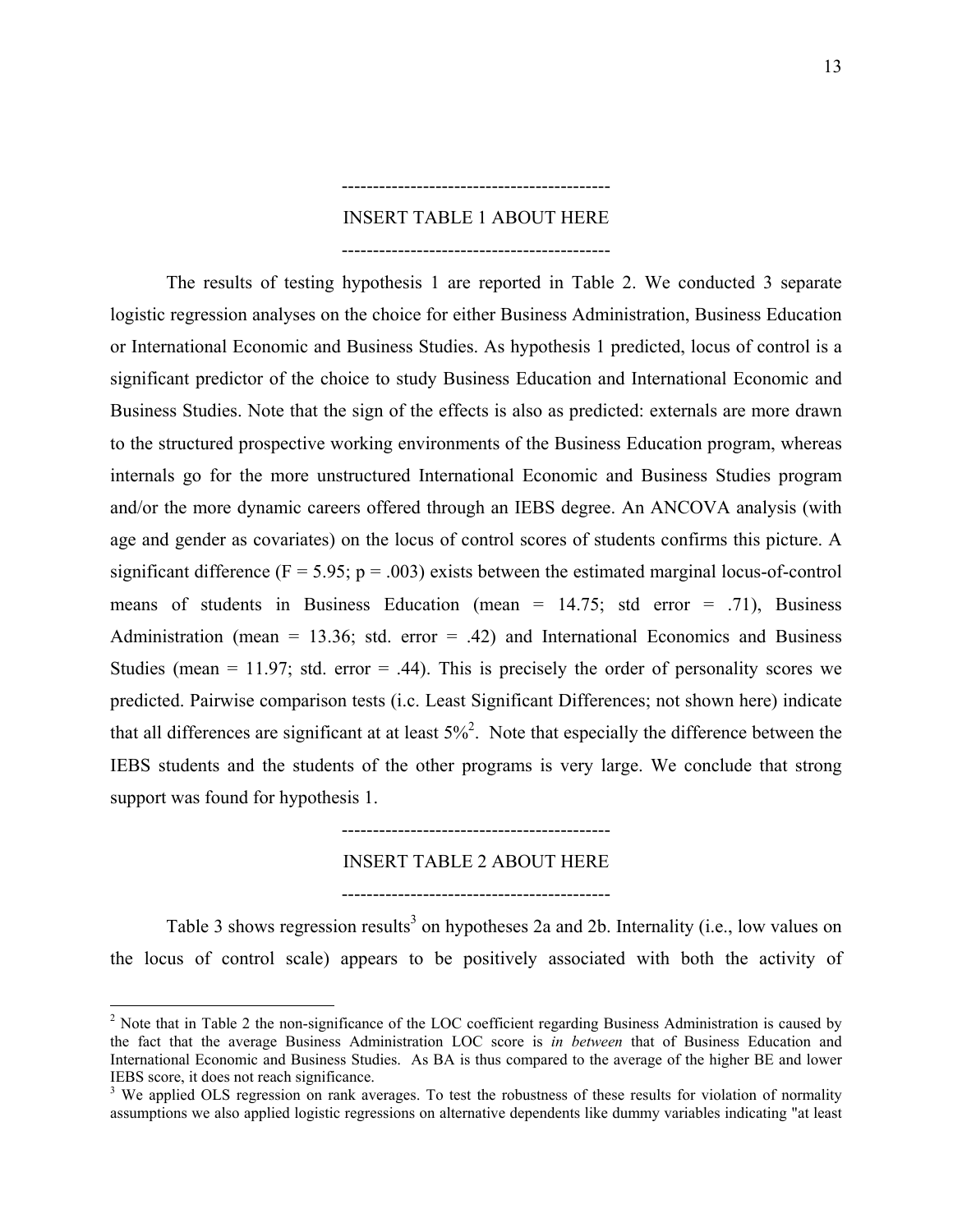information search and the relevance of the involved choice factors. In a word: internals make better-founded study choices than externals do. This confirms both hypotheses 2a and 2b. An additional interesting finding in Table 3 is the consistently negative and significant value of the gender variable. Apparently, female students make better-contemplated choices than their male counterparts.

#### INSERT TABLE 3 ABOUT HERE

-------------------------------------------

-------------------------------------------

Finally, we tested our explorative hypothesis 3 to see whether personality sorting is more expressed under more consciously made choice conditions. To do so, we reran the logistic regressions of hypothesis 1 for high and low values of information search activity and choice factor relevance. High and low categories were obtained by performing median splits on these variables. This yielded 73 low-activity individuals and 85 high-activity individuals. As the relevance variable is strongly skewed to the right, this procedure unfortunately leads to a rather unbalanced categorization of 50 low-relevance and 108 high-relevance respondents. Note that these 108 students had every relevant information item in their top three. Table 4 shows the resulting coefficients of the locus of control variable for either type of choice process (again controlling for age and gender). $4$ 

-------------------------------------------

INSERT TABLE 4 ABOUT HERE

-------------------------------------------

Information gathering activity does not seem to lead to more pronounced personality sorting; regarding Business Education it even seems to reduce it. With respect to the relevance of choice factors employed, however, we do find a result that is in line with the hypothesis. Indeed, personality sorting is more outspoken as study choice is based on more relevant considerations. These latter results are confirmed in an ANCOVA analysis (not shown here) predicting locus of control by study choice under low and high relevance of choice factors (controlling for age and

two relevant (active) items in the top 3" and "entirely relevant (active) top 3". The results, available from the authors upon request, are identical to the ones reported here.

<span id="page-14-0"></span><sup>&</sup>lt;sup>4</sup> We decided not to use formal interaction tests by including product terms of the decision rationality variables and locus of control in the logistic regressions. The reason is that we never argued that ASA-processes do not work when decision making is less rational. As a result, we only expect that there will be qualitative differences in the extent to which there is a link between locus of control and study program, making strong interaction tests inappropriate.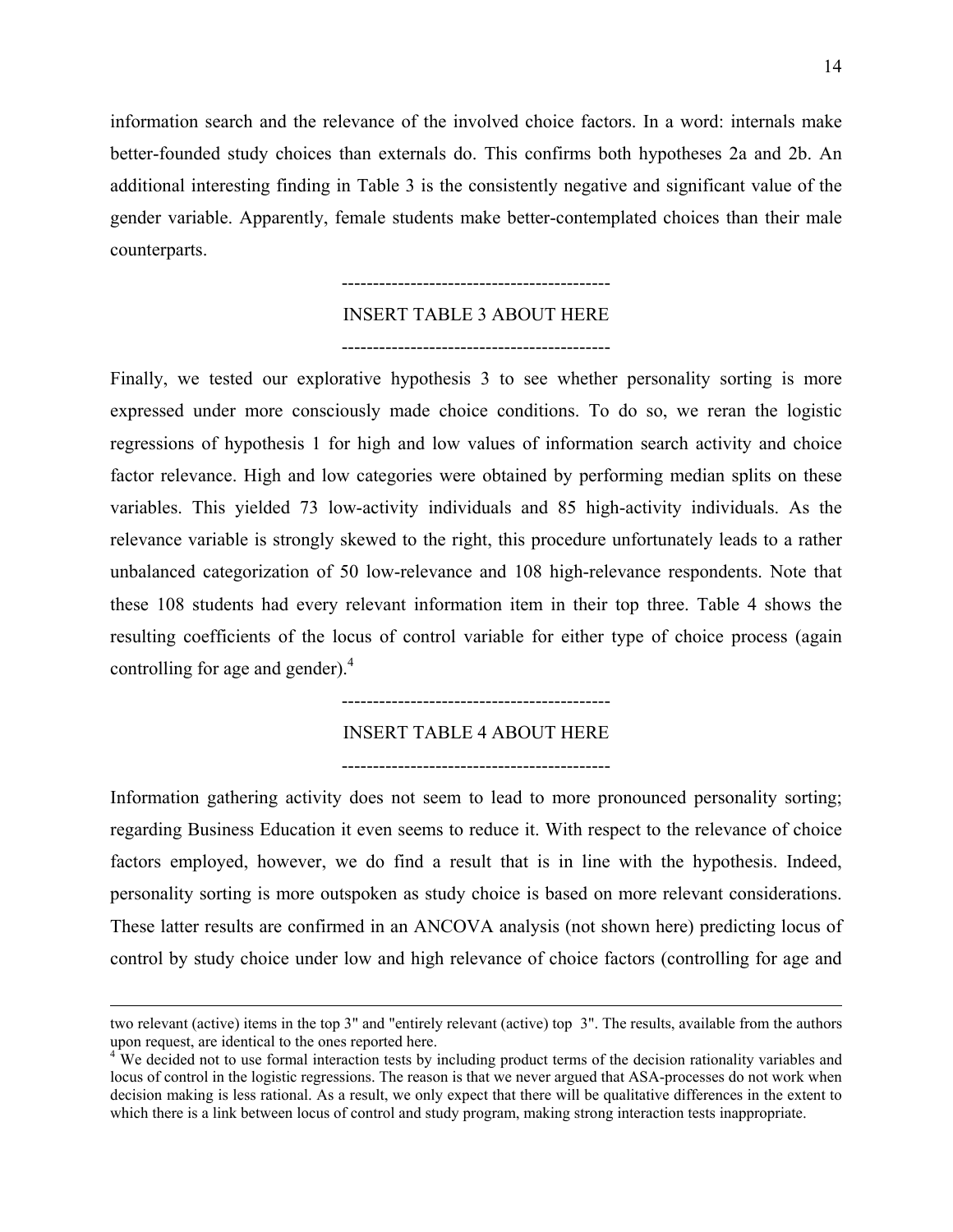gender). The locus of control variance explained by the study program-factor (i.e., eta-squared) is 0% and 9% in case of low and high choice factor relevance, respectively. Partial support, as far as the relevance of information is concerned, is therefore found for hypothesis 3.

#### **Discussion and conclusion**

People and environments are not randomly combined. In the present study we set out to test this central prediction of ASA-theory. If different occupations and/or organizations are characterized by different people, as previous research has shown, one might assert that this sorting is already present when people choose, and are selected in or out of, study programs that channel them into different professions. We did indeed find strong support for personality differences between students in different study programs. Moreover, based on different theoretical "fits" of personalities with characteristics of both the study program itself and of associative features of the prospective working environments, we were able to specify *which* personality types would be overrepresented in which study program. It should be noted that the effect is not trivial as the size of this personality effect is considerable. For instance, an increase of one standard deviation (i.e, 3.58) in locus of control from its mean almost doubles the base probability of choosing Business Education (from 13% to 23%). A decline of the same magnitude (i.e., more internality) leads to a rise in the base chance of choosing International Business of about one-third (from 39% to  $51\%$  $51\%$ <sup>5</sup>. Given the very significant results, our study underscores the importance for the advancement of ASA-theory to use established personality traits with known behavioral consequences. Taken together, the present findings are an important addition to the Schneider et. al. (1998) findings on MBTI personality profiles in different organizational settings because they show that a comparable mechanism is operative even *before* people enter the labor market. This suggests that the breeding of professional personality profiles is partly accomplished through sorting in the required educational trajectories.

In order to map the choice process leading to these different study choices, we relied on extensive past cognitive research indicating that internals are more knowledgeable and conscious

<u>.</u>

<span id="page-15-0"></span> $<sup>5</sup>$  Note that the logistic regression coefficients in Table 2 reflect the marginal change in the natural logarithm of the</sup> so-called odds-ratio (i.e.,  $P/(1-P)$  with P being the probability of choosing a certain study). Thus, some basic calculus is involved in reworking the effects to the reported changes in probabilities. Base-rates (15% and 40%; see Table 1)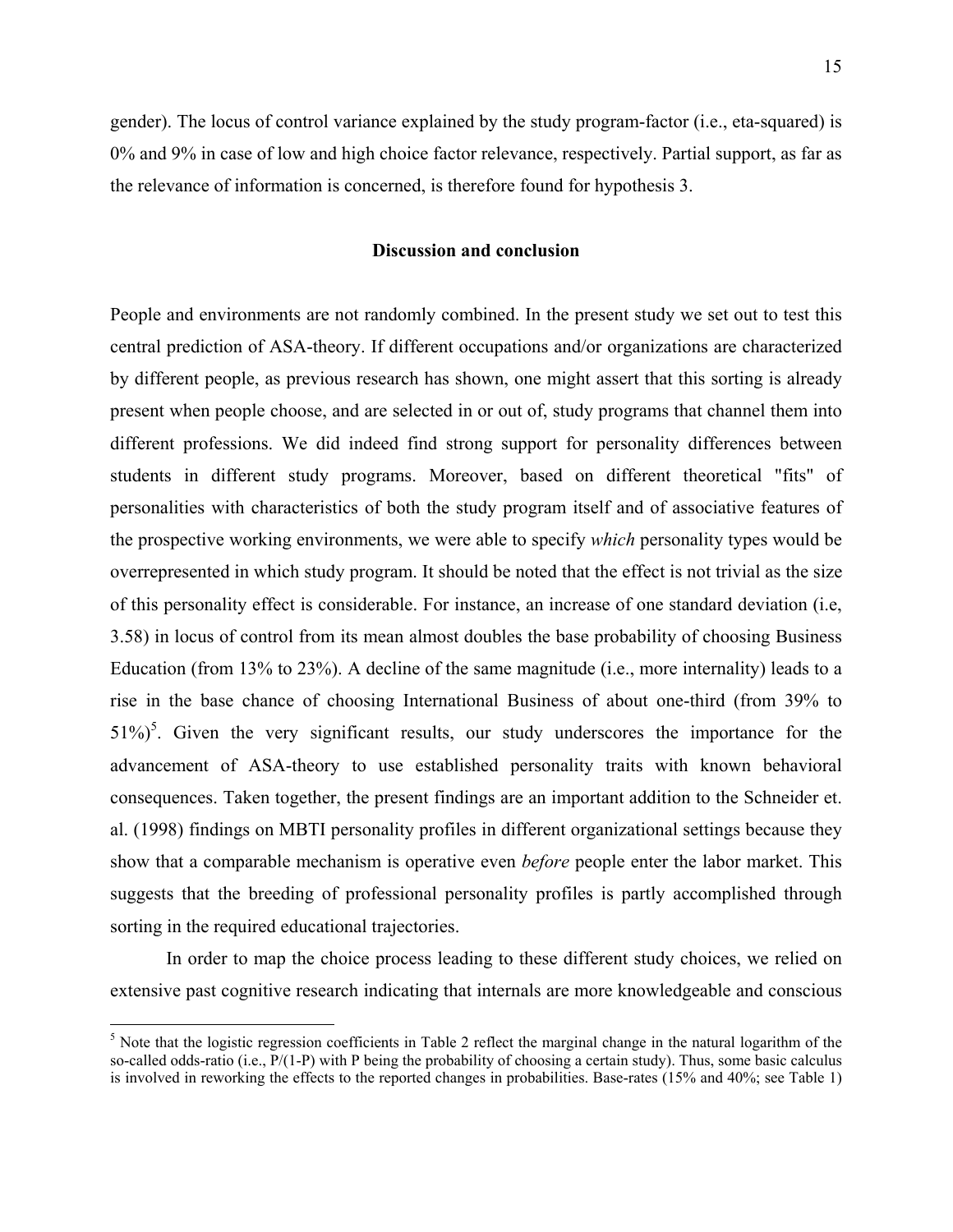16

decision makers than externals in a variety of situations. We clearly replicated these findings with regard to the study choice process, as internal students based their study program choice on a more active information search process in which relevant instead of rather opportunistic choice considerations dominate: they made the more conscious or "rational" choices.

Finally, to explore the importance of the attraction phase of the ASA-cycle, we analyzed whether we could observe a closer fit between personality and study program for students reporting to have made more conscious and deliberate choices. This appeared to be the case only for the relevance of choice factors involved. Thus, personality has a somewhat greater bearing on study choice when more serious and relevant issues are brought to bear in the process. When revisiting the actual content of the items measuring information relevance (see section 3.2), this result does not come as a surprise. That is, students who base their study choice on whether the program contributes to their "interests" and "provides opportunities for self-realization", (implicitly) discount the qualities associated with their general personality profile into their decision. The result is a closer fit between the latter and study program characteristics. This pattern of findings could not be observed with respect to active versus haphazard information search behavior. This outcome was not expected and is more difficult to explain. However, close examination of the items measuring active information gathering allows us to provide a reasonable *ex post* explanation. Specifically, it may be that the relevance of the information concerning the content and characteristics of the program does not depend on whether the information was actively or haphazardly gathered. For instance, study program information a student unexpectedly receives from a friend can also be relevant in making a conscious study choice. In this respect it is interesting to mention that there is no significant correlation between the relevant and active choice factor variables  $(-.04, \text{ns}, \text{n} = 164)$ .

The present study has limitations that point to three important avenues for future research. First, the cross-sectional design of our research does not allow one to unambiguously unravel the importance of the different phases of the ASA-cycle. As a result we were not able to ascertain how exactly the differences in personality between the studies were brought about, apart from stating that conscious choice seems to be involved. In order to shed light on this, longitudinal research is necessary in which different cohorts of students are followed over time. We need to

are somewhat underestimated (13% and 39%, respectively) due to accumulation of rounding-errors in the logarithmic transformation.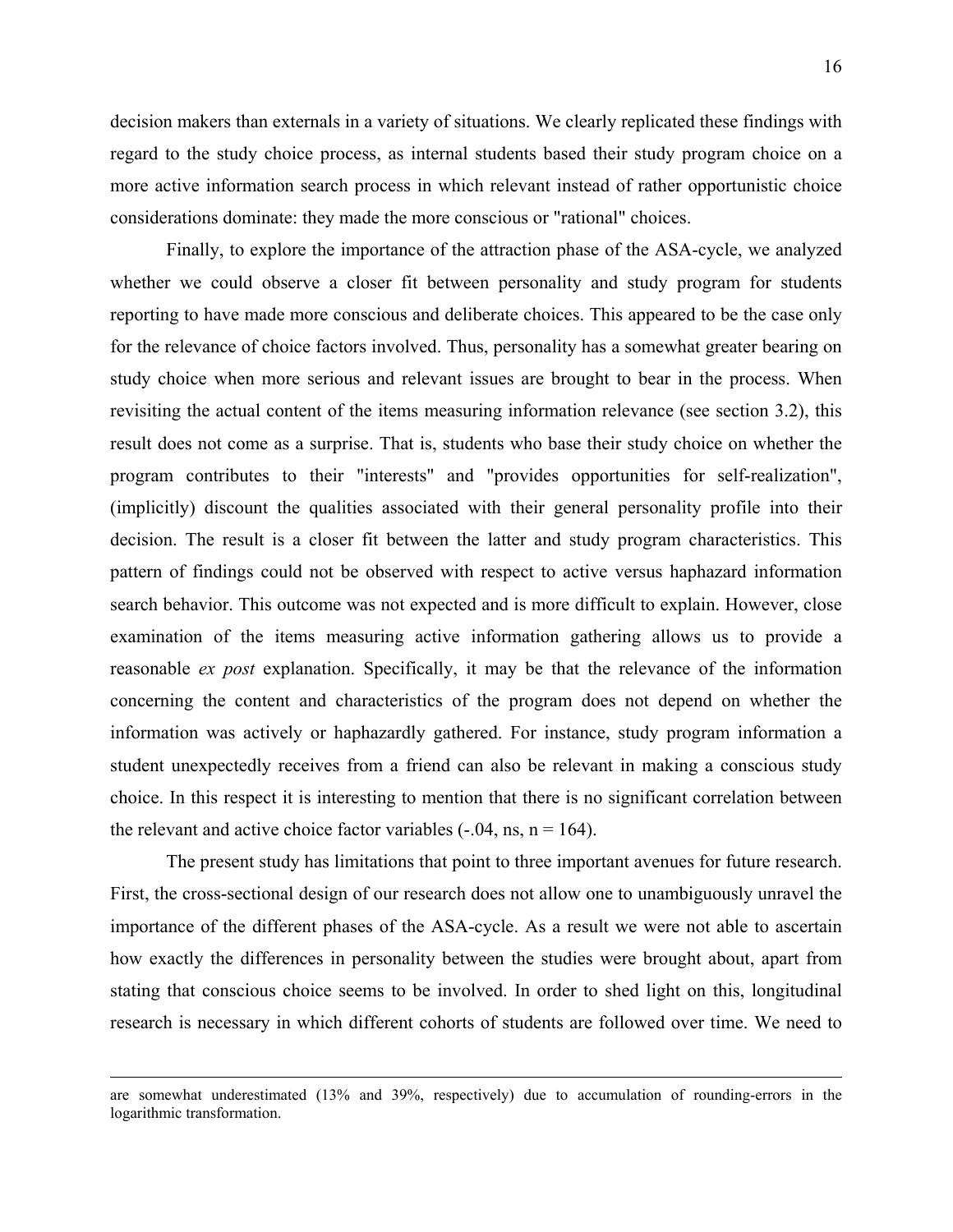have information on preferences prior to study choice and subsequent data on performance and exit rates of "fits" and "misfits". If initial differences in attraction are important in explaining the sorting process, one would expect to observe low drop-out rates. As a result, individual differences between students within the same program would be small in the first place (low variance) and remain rather constant over time. Conversely, when attrition dominates, "misfits" will leave the program, making cohorts of students within the same program more homogeneous over time. Such longitudinal research would also allow one to exclude the possibility that study program choice influences i.e., changes locus of control (or personality in general) rather than the other way around. We think that this is not very likely though, because research has revealed that locus of control is a fundamental, relatively stable personality trait. Miller and Rose (1982) and Pedersen, Gatz, Plomin, Nesselroade and McClearn (1989) have shown that locus of control is to a certain extent inherited. In addition, psycho-physiological findings suggest that locus of control is associated with differences in cerebral functioning (De Brabander, Boone and Gerits, 1992).

Second, we focused on students from a Faculty of Social and Economic Sciences. This of course restricts the range of personality types in our sample. By itself this is not a methodological problem as restriction in range only hampers finding significant differences and thus works against confirming hypotheses. The fact that we *do* find large personality differences between programs, points to the importance of the process. Nevertheless, it might be interesting in future research to compare students following very different majors. For instance, Frank, Gilovich and Regan (1993) found that economics students are much less cooperative than students studying other majors, such as psychology. As locus of control has been shown to be related to cooperative behavior (Boone, De Brabander and van Witteloostuijn, 1999a, 1999b) maybe these differences in the tendency to cooperate are related to personality sorting too.

Finally, an implicit assumption of the ASA-theory is that persons who do not match the characteristics of the situation perform less than those who fit. However, as in the present study, this assumption is seldom explicitly investigated. Fortunately, much indirect evidence can be found in the literature. For instance, with respect to locus of control, internals appear to perform better in high managerial positions and in ambiguous situations than externals, whereas externals perform better and show more job satisfaction when the situation is clearly structured (see Boone, 1992; Boone, De Brabander and van Witteloostuijn, 1996). Because the negative consequences of being a "misfit" can be important both in terms of performance and individual well-being, we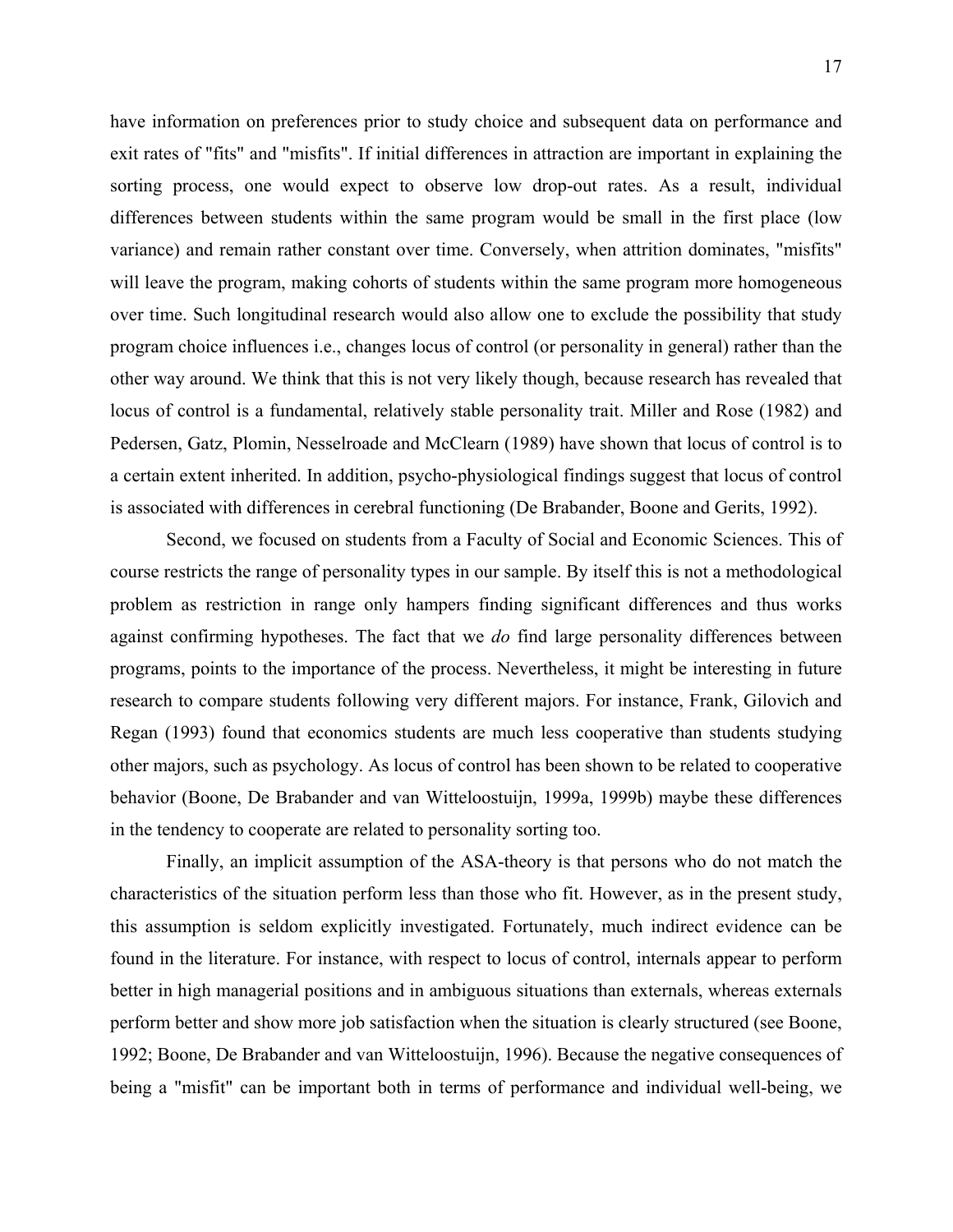think that more systematic research is required into the mapping of characteristics of situations and individuals, and especially in understanding its consequences. As this type of research helps to avoid the occurrence of "mismatches", it could be of high practical significance. In terms of study program choice, for instance, it is clear that providing students with accurate information on both competencies and personality on the one hand, and requirements of the program on the other hand, would greatly aid students to select environments in which they prosper.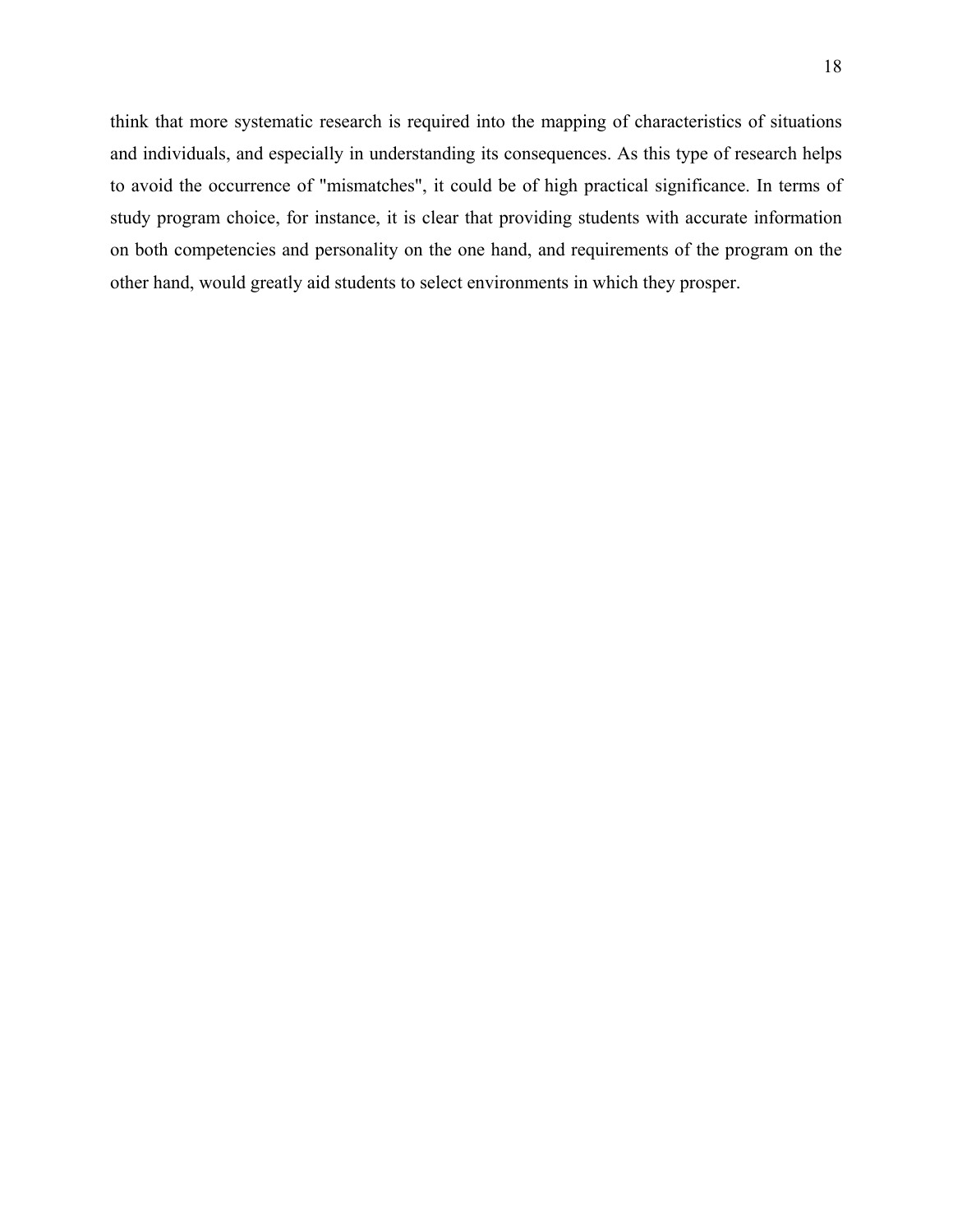### **REFERENCES**

#### Bäumer, T., Scheller, R., Maurice, J. von (1994)

 Der Einfluß von Zufallserfahrungen auf die Studienfachwahl, *Swiss Journal of Psychology*, 53(3), 166-177.

Benton, A. A., Gelber, E. R., Kelley, H. H., and Liebling, B. H. (1969) Reactions to various degrees of deceit in a mixed-motive relationship, *Journal of Personality and Social Psychology*, 12, 170-180.

#### Bialer, I. (1961)

 Conceptualisation of success and failure in mentally retarded and normal children, *Journal of Personality*, 29, 303-320.

### Boone, C. (1992)

*Onderzoek naar het verband tussen de perceptie van controle van bedrijfsleiders en de strategie en de resultaten van ondernemingen in de meubelindustrie*, Unpublished doctoral dissertation, Antwerp: University of Antwerp.

### Boone, C., De Brabander, B. and Gerits, P. (1991)

Perception of control and information search strategy in an investment decision game, *Perceptual and Motor Skills*, 72: 391-398.

- Boone, C., Brabander, B. de, Gerits, P., and Willemé, P. (1990) Relation of scores on Rotter's I-E scale to short-term and long-term control expectancies and fatalism, *Psychological Reports*, 66, 1107-1111.
- Boone, C., De Brabander, B., & van Witteloostuijn, A. (1996) CEO locus of control and small firm performance: an integrative framework and empirical test, *Journal of Management Studies*, 33, 667-699.
- Boone, C., De Brabander, B., and van Witteloostuijn, A. (1999a) Locus of control and strategic behavior in a Prisoner's Dilemma game, *Personality and Individual Differences*, 27, 695-706.
- Boone, C., De Brabander, B., and van Witteloostuijn, A. (1999b) The impact of personality on behavior in five Prisoner's Dilemma games, *Journal of Economic Psychology*, 20, 343-377.
- Brabander, B. de, Boone, C., and Gerits, P. (1992) Locus of control and cerebral asymmetry, *Perceptual and Motor Skills*, 75, 131-143.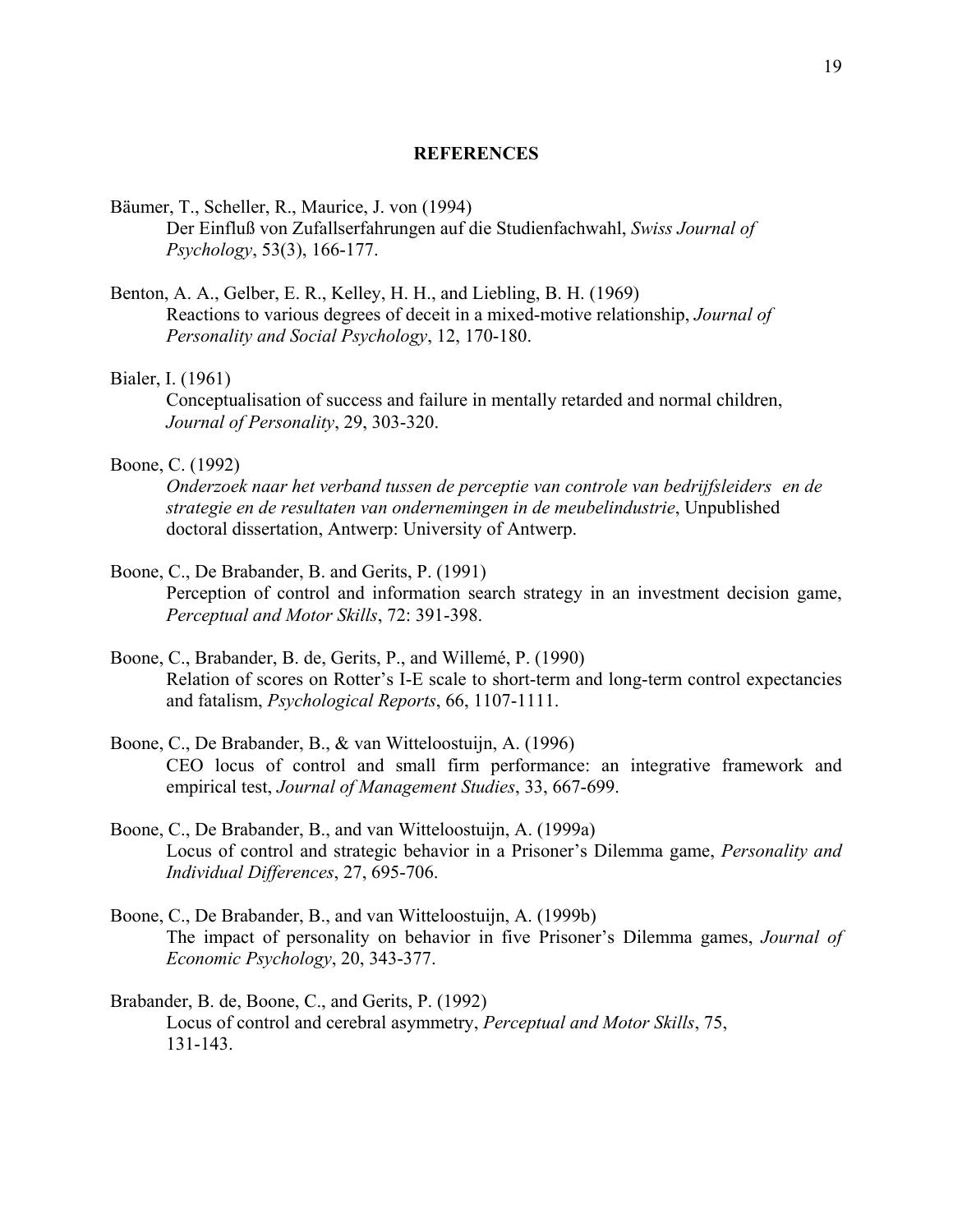Brannigan, G. G., and Tolor, A. (1971)

Sex differences in adaptive styles, *Journal of Genetic Psychology*, 119, 143- 149.

Costa, P.T., Jr., McCrae, R.R., Zonderman, A.B., Barbano, H.E., Lebowitz, B., and Larson, D.M. (1986)

Cross-sectional studies of personality in a national sample: 2. Stability in neuroticism, extraversion, and openness, *Psychology and Aging*, 1, 144-149.

Costa, P.T., Jr., and McCrae, R.R. (1993)

Set like plaster? Evidence for the stability of adult personality, in T.F. Heatherton en J.L. Weinberger (eds), *Can personality change?*, Washington: American Psychological Association.

Feather, N.T., and Volkmer, R.E. (1988)

Preference for situations involving effort, time pressure, and feedback in relation to type A behavior, locus of control, and test anxiety, *Journal of Personality and Social Psychology*, 55, 266-271

Frank, R.H., Gilovich, T., and Regan, D.T. (1993)

Does studying economics inhibit cooperation?, *Journal of Economic Perspectives*, 7, 159-171.

Lefcourt, H. M. (1982)

*Locus of control: current trends in theory and research*, second edition, Hillsdale, New Jersey, Lawrence Erlbaum.

#### Lefcourt, H. M., and Wine, J. (1969)

 Internal versus external control of reinforcement and the deployment of attention in experimental situations, *Canadian Journal of Behavioural Science*, 1, 167-181.

#### Miller, J.Z., and Rose, R.J. (1982)

Familial resemblance in locus of control: a twin-family study of the internal-external scale, *Journal of Personality and Social Psychology*, 42, 535-540.

#### Nunnally, J.C. (1978)

*Psychometric theory*, Second edition, New York: McGraw-Hill.

### O'Brien, G.E. (1984a)

Reciprocal effects between locus of control and job attributes, *Australian Journal of Psychology*, 36, 57-74.

#### O'Brien, G.E. (1984b)

Locus of control, work, and retirement. In H.M. Lefcourt (ed**),** *Research with the locus of control construct, Volume 3*, New York, Academic Press, 7-68.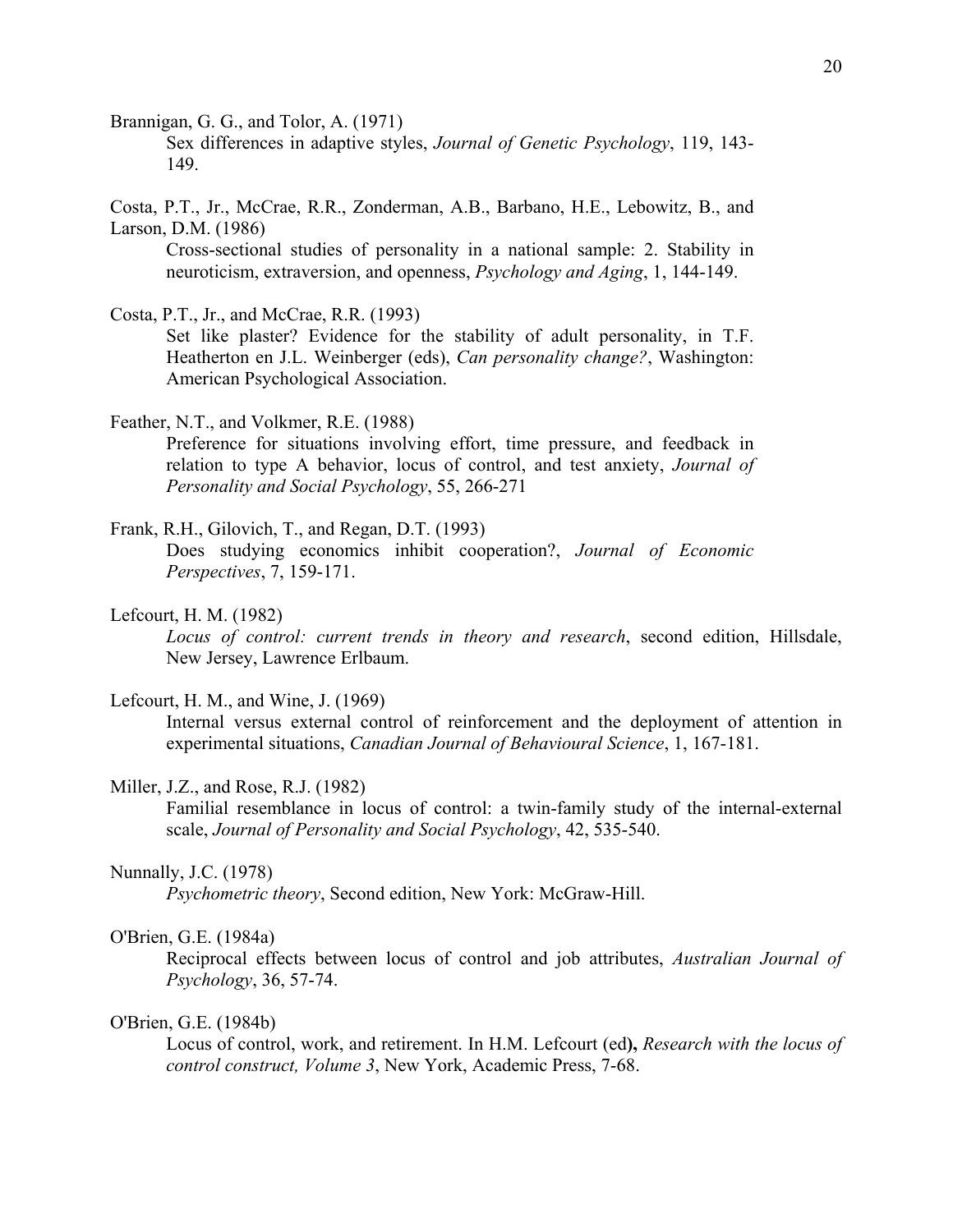Olffen, W. van (1999)

*Team level locus of control and competitive team behaviour - an experimental study*, Doctoral dissertation, Maastricht: Datawyse.

### Österreichische Hochschülerschaft (1997)

*Maturantenwegweiser für ein erfolgreiches Studieren*, eine Serviceleistung der ÖH an der Uni Innsbruck.

Pedersen, N.L., Gatz, M., Plomin, R., Nesselroade, J.R., and McClearn, G.E. (1989) Individual differences in locus of control during the second half of the life span for identical and fraternal twins reared apart and reared together, *Journal of Gerontology*, 44, 100-105.

#### Penk, W. (1969)

Age changes and correlates of internal-external locus of control scales, *Psychological Reports*, 25, 856.

#### Robinson, J. P., and Shaver, P.R. (1973)

*Measures of social psychological attitudes*, Ann Arbor, MI: University of Michigan, Survey Research Center, Institute for Social Research.

#### Rotter, J. B. (1954)

*Social learning and clinical psychology*, Englewood Cliffs, N.J.: Prentice Hall.

### Rotter, J. B. (1966)

 Generalised expectancies for internal versus external control of reinforcement, *Psychological Monographs*, 80 (Whole No. 609).

## Schaubroek, J., Ganster, D.C. and Jones, J.R. (1998)

Organization and occupational influences in the Attraction-Selection-Attritionprocess*, Journal of Applied Psychology*, 83, 869-891.

### Schneider, B. (1987)

The people make the place, *Personnel Psychology*, 40, 437-453.

## Schneider, B., Brent Smith, D., Taylor, S. and Fleenor, J. (1998)

Personality and organizations: a test of the homogeneity of personality hypothesis, *Journal of Applied Psychology*, 83, 462-470.

## Seeman, M., and Evans, J. W. (1962)

 Alienation and learning in a hospital setting, *American Sociological Review*, 27, 772- 783.

## Wolk, S., and DuCette, J. (1974)

 Intentional performance and incidental learning as a function of personality and task dimensions, *Journal of Personality and Social Psychology*, 29, 90-101.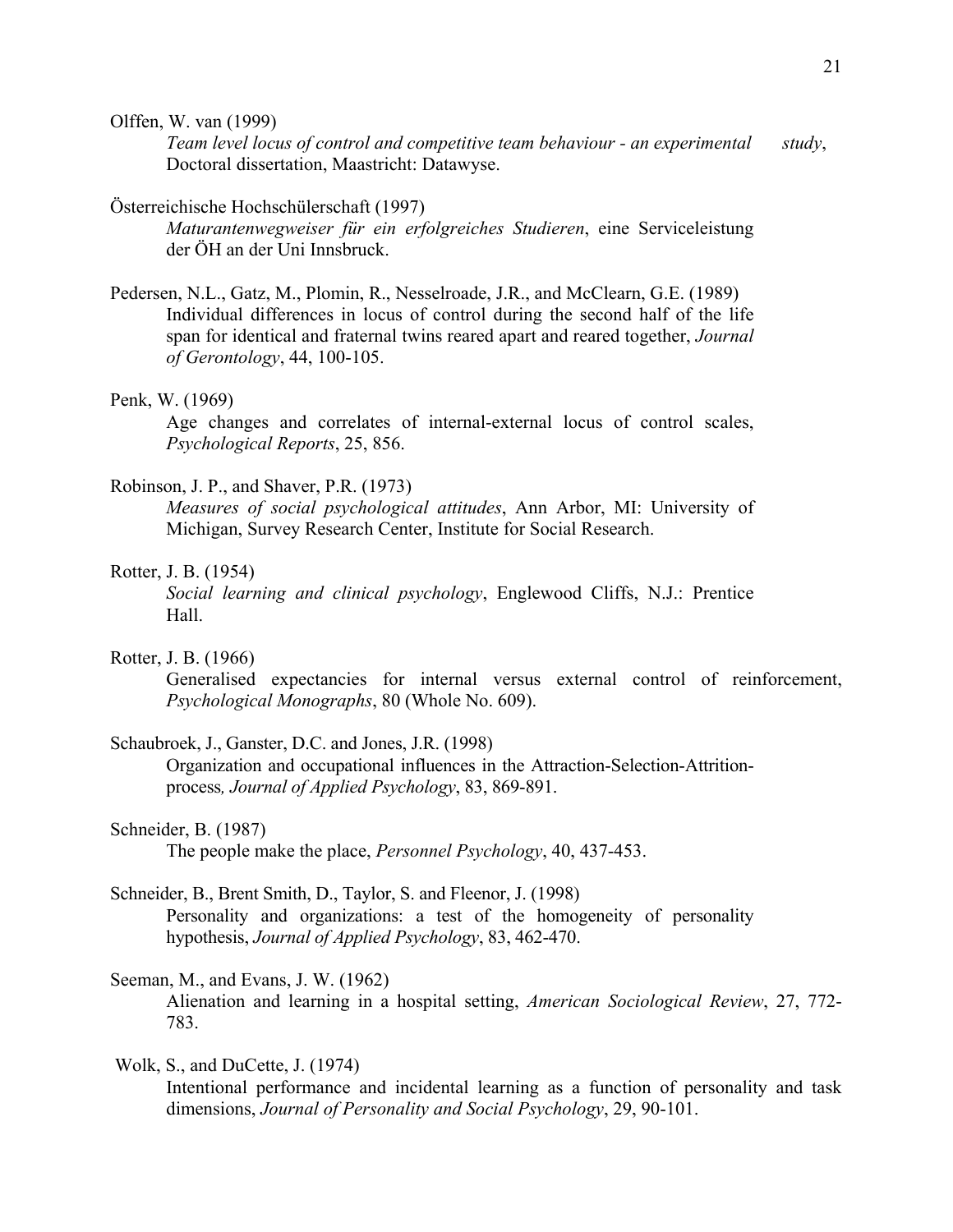| <b>Variable</b>                                       | n   | Mean  | <b>SD</b> | <b>Minimum</b> | <b>Maximum</b> |
|-------------------------------------------------------|-----|-------|-----------|----------------|----------------|
| Age                                                   | 158 | 23.04 | 3.81      | 18             | 49             |
| Gender (0=female; 1=male)                             | 164 | .55   | .50       | $\theta$       | ı.             |
|                                                       |     |       |           |                |                |
| Locus of control                                      | 164 | 13.12 | 3.58      | 5              | 20             |
|                                                       |     |       |           |                |                |
| Choice process rationality:                           |     |       |           |                |                |
| importance of<br>active<br>Mean<br>$\bullet$          |     |       |           |                |                |
| information gathering                                 | 164 | 3.61  | .85       | $\overline{2}$ | 5              |
| Mean relevance of<br>choice<br>$\bullet$              |     |       |           |                |                |
|                                                       | 164 | 4.77  | .44       | 2.67           | 5              |
| factors employed                                      |     |       |           |                |                |
|                                                       |     |       |           |                |                |
| Study dummies:                                        |     |       |           |                |                |
| $S1 - Business$ administration<br>$\bullet$           | 164 | .45   | .50       | $\theta$       |                |
| $S2 - Business education$<br>$\bullet$                | 164 | .15   | 36        | 0              |                |
| S <sub>3</sub> – International economics<br>$\bullet$ | 164 | .40   | .49       | 0              |                |

**Table 1 Descriptives** 

## **Table 2**

# **Study program choice<sup>1</sup>**

## **(hypothesis 1)**

|                                                                                                 | <b>Dependent variables</b>     |                 |                      |  |
|-------------------------------------------------------------------------------------------------|--------------------------------|-----------------|----------------------|--|
|                                                                                                 | <b>Business</b>                | <b>Business</b> | <b>International</b> |  |
|                                                                                                 | administration                 | education       | economics            |  |
|                                                                                                 |                                |                 |                      |  |
| Constant                                                                                        |                                | $-4.40*$        |                      |  |
| Age                                                                                             | $-4.27**$<br>$.16**$<br>$-.46$ | .02             | $6.22***$<br>-.23**  |  |
| Gender                                                                                          |                                | $-.53$          | $.82*$               |  |
| $(0 = female; 1 = male)$                                                                        |                                |                 |                      |  |
|                                                                                                 |                                |                 |                      |  |
| LOC                                                                                             | .04                            | $.18*$          | $-14**$              |  |
|                                                                                                 |                                |                 |                      |  |
|                                                                                                 |                                |                 |                      |  |
|                                                                                                 |                                |                 |                      |  |
| $\chi^2$                                                                                        | $13.04**$                      | $9.47*$         | $28.77***$           |  |
| -2 log likelihood                                                                               | 203.45                         | 125.142         | 185.28               |  |
| Pseudo- $R^2$                                                                                   | .06                            | .07             | .13                  |  |
| $\frac{1}{1}n=158$ ; logistic regression is applied. The dependent is 1 if the study program is |                                |                 |                      |  |

chosen and 0 if it is not. Significance-levels  $\dagger$  p<.10;\* p<.05; \*\* p<.01; \*\*\* p<.001  $(χ<sup>2</sup> tests).$